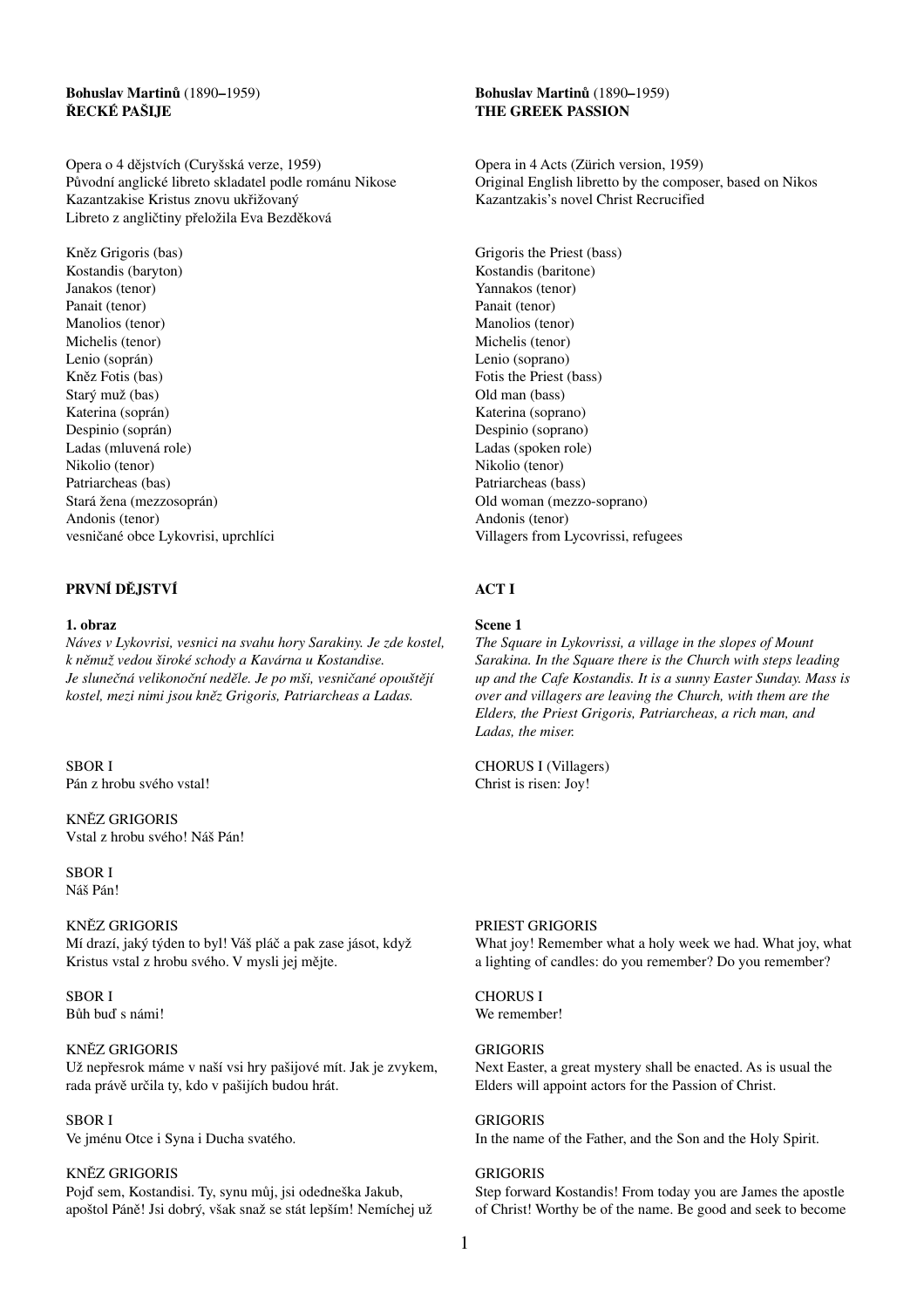ječmen s kávou, a častěji choď na mši a nebij ženu. Rozumíš mi? Tak mluv!

KOSTANDIS Já rozumím, jen chtěl bych říct, že já ji nebil! Spíš ona mě!

### KNĚZ GRIGORIS

Janakosi, ty jsi Petr! Bůh tě teď doprovázej! Však pozor: teď jsi apoštol Páně! neokrádej na váze a neprodávej kočku za králíka. Co na to říkáš?

JANAKOS Chci být jak Petr, otče, když Pán tehdy do města jel, bylo to přece na oslíku. A já bych rád byl, abys vybral mého!

#### KNĚZ GRIGORIS

Ty sis to přál, Petře, tvé vůli vyhovím. Michelisi, ty synu můj, jsi miláček Páně, ty jsi apoštol Jan. Požehnám ti rád! A maří Magdalena...

SBOR I Kateřina!

KNĚZ GRIGORIS Teď zbývá jen Jidáš!

SBOR I Zrádce, zrádce, Jidáš!

KNĚZ GRIGORIS Panaite, pojď blíž!

PANAIT Já Jidáš? Ne! Ne! Nikdy, nikdy, nikdy!

SBOR I Oh!

PANAIT Ne! Já Krista, že bych zradit měl? Ne! Nikdy, nikdy, nikdy, nikdy, nikdy! *Manolios vychází z kostela.*

KNĚZ GRIGORIS Manolie! Vyvolen jsi byl, abys Ježíše hrál – ! Kéž Bůh ti dá sílu k tomu! *Manolios mlčí, ale jeho srdce překypuje radostí i obavou.*

MANOLIOS Já nejsem hoden.

#### KNĚZ GRIGORIS

Ne, ty nejsi hoden... Kdo však je? Sám Bůh však tomu chtěl, abys snášel úděl Krista. Jediný cíl, jedinou touhu musíš teď mít a dnem i nocí jen pro ni žij! Ať Bůh ti sílu dá nést kříž!

*Vybraní apoštolové pokleknou. Kněz položí ruce na jejich hlavy.* better. Don't mix barley in the coffee, come to Church more often. Don't beat your wife! Do you understand me? Do you?

### KOSTANDIS

I understand! But itís not me who beats my wife. It's she who beats me!

#### GRIGORIS

Yannakos, you will be Peter! Enter in the way of God. And mark well: you are Peter the apostle! Give correct weight and stop selling cuckoos for nightingales. Do you hear me?

#### YANNAKOS

I hear you and obey. Father, when Christ entered Jerusalem he was riding on a donkey. I want to tell you I should like it to be mine!

#### GRIGORIS

If it is your wish, Peter, then so it shall be! Michelis, we've chosen you to be John the beloved disciple of Christ. My blessing on you. And Mary Magdalen!

CHORUS I Katerina!

GRIGORIS And Judas Iscariot?

CHORUS I Judas! Judas! Judas!

**GRIGORIS** Panait, come here.

PANAIT Me, Judas? No! No! Never, Never, Never!

CHORUS I Oh!

#### PANAIT

No! Don't ask me to betray Christ! Approach and receive the blessing. *Manolios comes out of the Church.*

#### GRIGORIS

Manolios! We have chosen you to represent Christ! Approach and receive the blessing. *Manolios is silent, but his heart bursts with joy and terror, his hands clapped to his chest.*

#### **MANOLIOS**

I am not worthy.

#### GRIGORIS

No, you are not worthy. No one is! Yet God has chosen you to revive the holy passion. Day and night think only of one thing, one thing only. How can I become worthy, to bear the terrible weight of the Cross!

#### CHORUS I Amen.

*The chosen apostles go down on their knees. The priest stretches out his arms over their heads.*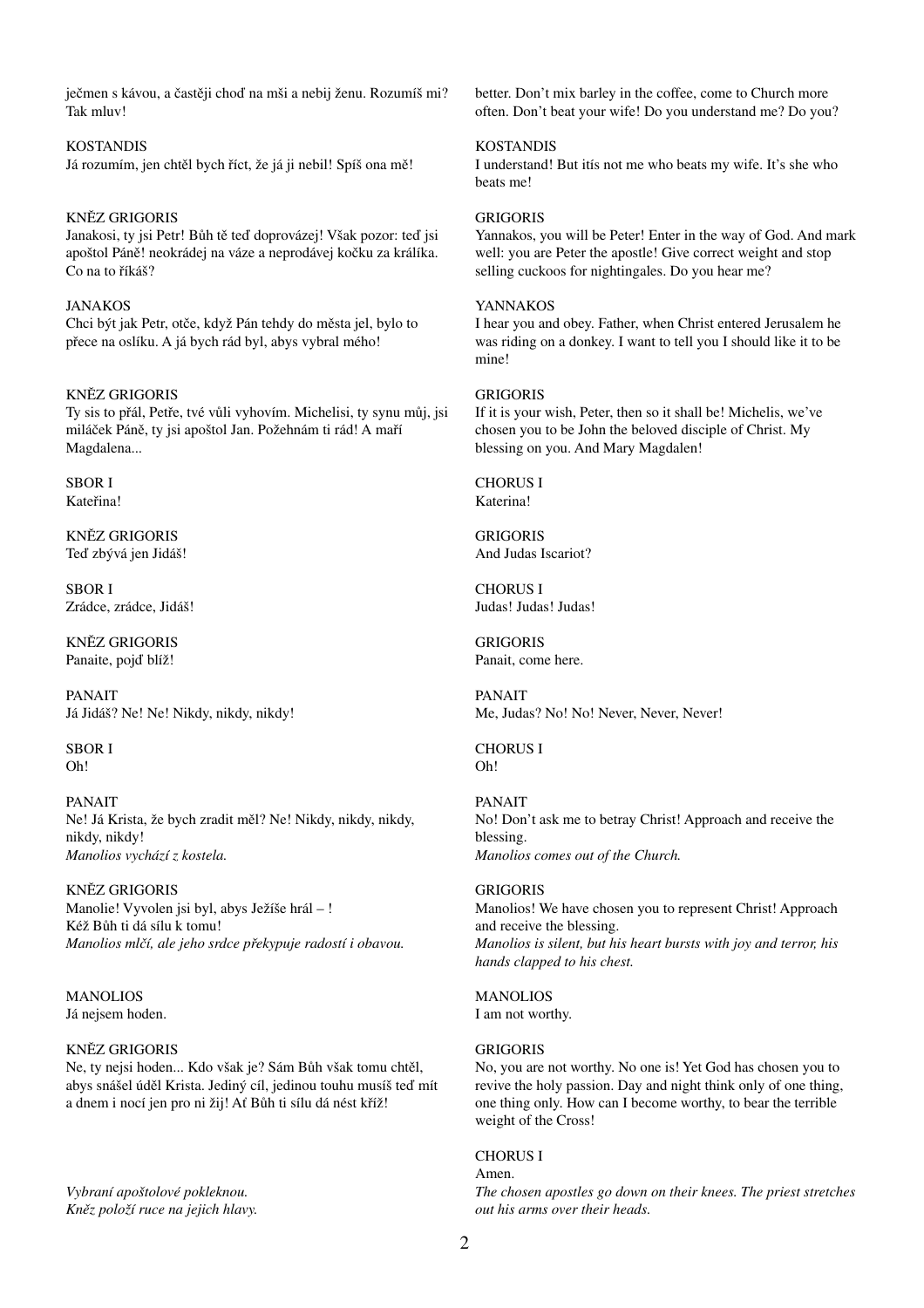KNĚZ GRIGORIS Cesta ctnosti, kterou teď musíte jít, je těžká a tvrdá a trnitá. Jděte však, neboť tak to chce Bůh! *Představení obce odcházejí, zůstává manolios, Janakos, Kostandis a Michelis.*

#### **2. obraz**

KOSTANDIS To nám otec Grigoris uložil těžký úkol. Kéž by nám v tom pomohl Bůh.

JANAKOS

Ba, ba a žít počestně. To je zlé. Jak to mám dělat, abych nešidil a přece vydělával? I tak to byla bída!

### **MICHELIS**

Musíš číst bibli!

KOSTANDIS Jak mám číst, mně to jde hrozně těžko.

JANAKOS A Petr, ten uměl číst?

**MANOLIOS** Kdopak ví, Janakosi, kdopak ví?...

JANAKOS A když lovil ryby, to je prodával nebo je rozdával jen tak? *Janakos, Kostandis a Michelis odcházejí.*

**3. obraz** *Předstoupí Lenio, která již chvíli Manolia pozoruje.*

### LENIO

Je krásný měsíc máj, v máji je čas lásky! V máji se vdávám! Vdávám! Tebe mám si brát, tvá být! Oh – ! Ty milý můj, milý můj! Jsi můj Pán, můj král! Zlíbej mě přece! Proč mě nelíbáš, co je? Tak řekni, kdy už se vezmem? Jaro míjí a dlouží se dny! Ztracené noci – Manolie! No tak mluv! Ztratil jsi snad řeč? Proč nedíváš se na mne? Promluv, když se tě ptám! Co tě trápí? Milý můj – ! Pohleď mi do očí. Pověz mi, co ti je? Uhranul tě někdo, lásko má!

SBOR II Slyš nás!

MANOLIOS Slyšte! Slyšte!

JANAKOS Hle! Zástup lidí!

### GRIGORIS

May the spirit of the Lord breathe upon you. A new road is opening before you. Go your way with the blessing of God! *The Elders and Villagers go off, leaving Manolios, Yannakos, Kostandis and Michelis. Manolios sits on a rock. He is deep in thought.*

#### **Scene 2**

#### KOSTANDIS

What a heavy burden the Priest has put on our backs. God help us to carry it through.

#### YANNAKOS

It's true, the task is difficult...very hard! If you don't give false weight, how do you expect to make money and be somebody someday?

**MICHELIS** 

We must read the gospel.

YANNAKOS Could Peter the apostle read?

**MANOLIOS** I don't know, Yannakos, I don't know.

YANNAKOS

Did he sell the fish, or give them to the poor? Surely he didn't give the short weight. *Yannakos, Kostandis, Michelis exit.*

#### **Scene 3**

*Lenio, who has been watching Manolios for some time, comes forward.*

#### LENIO

Ah! Here is the month of May. Here is the month of May. I will get married. I will very soon, quite soon, get married. Married to Manolios, Manolios, he is good and strong. We shall be happy. Don't you notice me, my Lord? When are we going to get married? Must we wait until June or July? It's time wasted. Manolios! Look at me. Why do you turn away? Look me in the face. What's the matter? What's the matter, Manolios? What have they done to you? Look at me! Someone's cast the evil eye on you!

CHORUS II (Refugees) Lord, Lord. *Behind the stage and from far off. It becomes dark. As Lenio and Manolios watch in silence the violet peaks of Mount Sarakina become tinged with blue The apostles and the people arrive.*

**MANOLIOS** Listen! Listen!

YANNAKOS Look they are Greeks!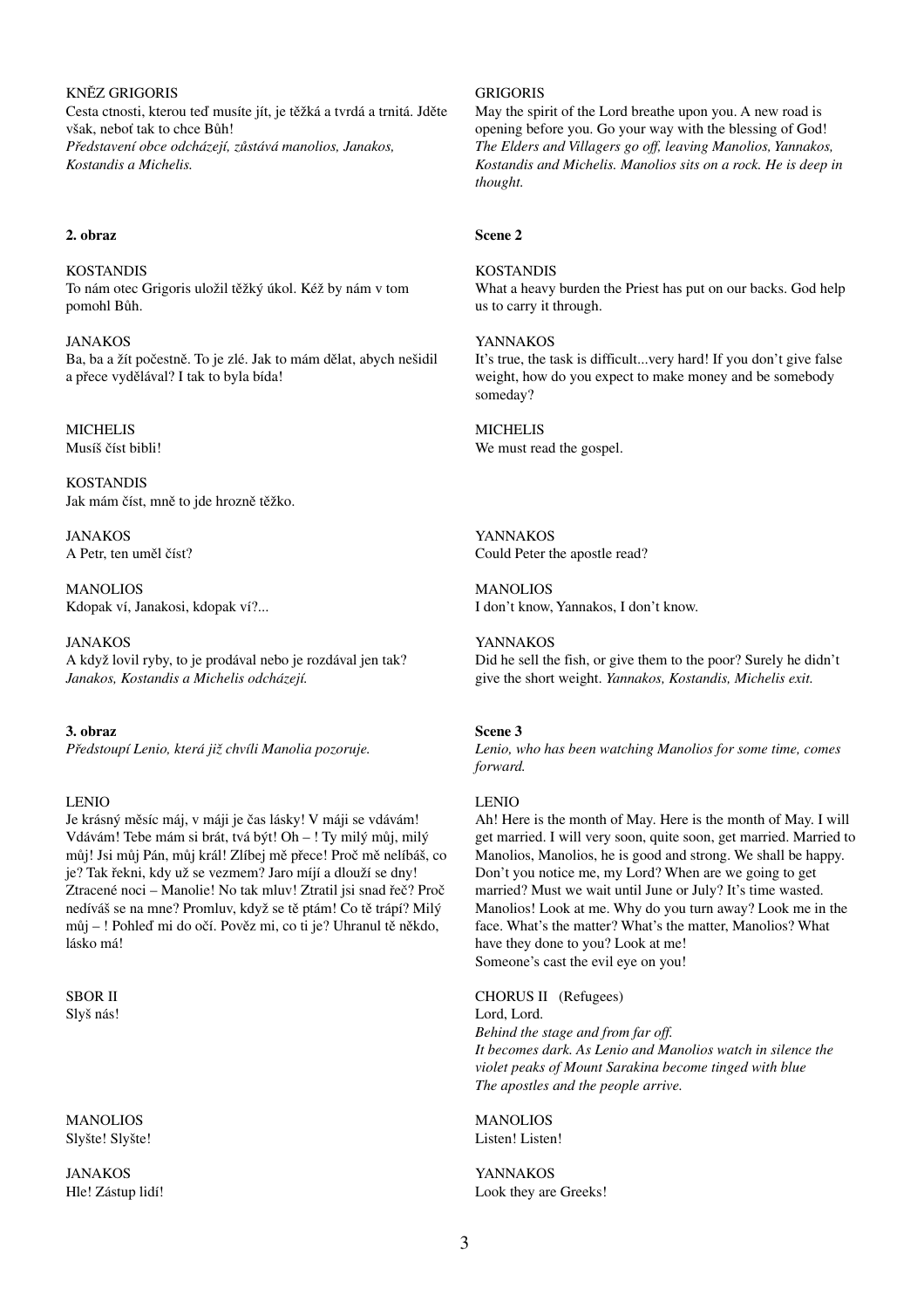### **MICHELIS** Jdou a zpívají si žalm...

SBOR II Ó Bože, shlédni na nás.

MANOLIOS Zní to jak nářek.

### **MICHELIS**

Ne, to není žalm. *Uprchlíci přicházejí na náměstí. Kostelní zvony se rozezvučí. V čele procesí přichází kněz Fotis s biblí.*

### SBOR II

Slitování s námi měj! Mocný Bože, ochraň nás! Měj s námi soucit! Ochraňuj nás před hordou vrahů, ó Pane náš! Dodej nám teď síly! Ó Bože! Slituj se nad námi! Novou sílu dej nám! *Přichází vdova Kateřina. Má zelenou šálu.*

KNĚZ FOTIS Odvahu, moje děti! S pomocí Páně jsme unikli jisté záhubě!

SBOR II Pane můj. Pane.

#### KNĚZ FOTIS

A za pomoci lidí snad najdem nyní i domovy nové – vodu a chléb –. Kousek půdy rač nám, Pane, dát!

STARÝ MUŽ Kousek půdy rač nám, Pane dát!

#### PANAIT

Kateřino, koho tu vyhlížíš? To nejsou muži pro tebe! Běž domů! Vždyť pro tebe tu není nic!

KATEŘINA Není ti vůbec líto těch lidí? Vždyť umírají hlady. Jidáši! *Despinio padne k zemi.*

MICHELIS It's more like sobbing.

CHORUS II

O my Lord save Thy People, save us, save us, O my Lord, save Thy people.

### **MICHELIS**

No, no, it is a Psalm! *The refugees come into the village square: Church bells begin to ring.*

### CHORUS II

Have mercy, O my Lord. O save us, Lord our God. Have mercy on us. Deliver us from our enemies. O Lord our God. Defend us, Lord our God!

### CHORUS II

Have mercy upon us! (*Repeat ad lib.*) *At the head of the procession is Priest Fotis. He carries the Gospel. On his right is a man bearing a Banner with a Cross of St. George embroidered in gold. Behind, a procession of old men bearing icons and host of women laden with bundles, implements and spades. The women sink down exhausted. The men put down their bundles.*

#### CHORUS II

Kyrie eleison! Kyrie eleison! Lord, have mercy upon us! Help us, O Lord! *The widow Katerina enters wearing a green shawl.*

#### PRIEST FOTIS

Courage my children! We have escaped from the jaws of death, with the aid of God!

CHORUS II Lord, Oh Lord, Oh!

#### FOTIS

Our torment will have an end: the Priest will come. Let us put new roots into earth.

#### CHORUS II

God be praised. We shall take root again! *Katerina approaches Manolios.*

#### OLD MAN God be praised. We shall take root again! *Panait pushing through the crowd stands behind Katerina.*

#### PANAIT

Katerina, what are you after here? There's no man here for your bed! Be off now. Get out of here! Get out of here!

#### **KATERINA**

Have you no heart, haven't you any pity for all those starving people? *She turns her back on him.Suddenly she turns round again and screams at him.* Judas! *Katerina runs away. Despinio, a pale woman, sinks to the ground.*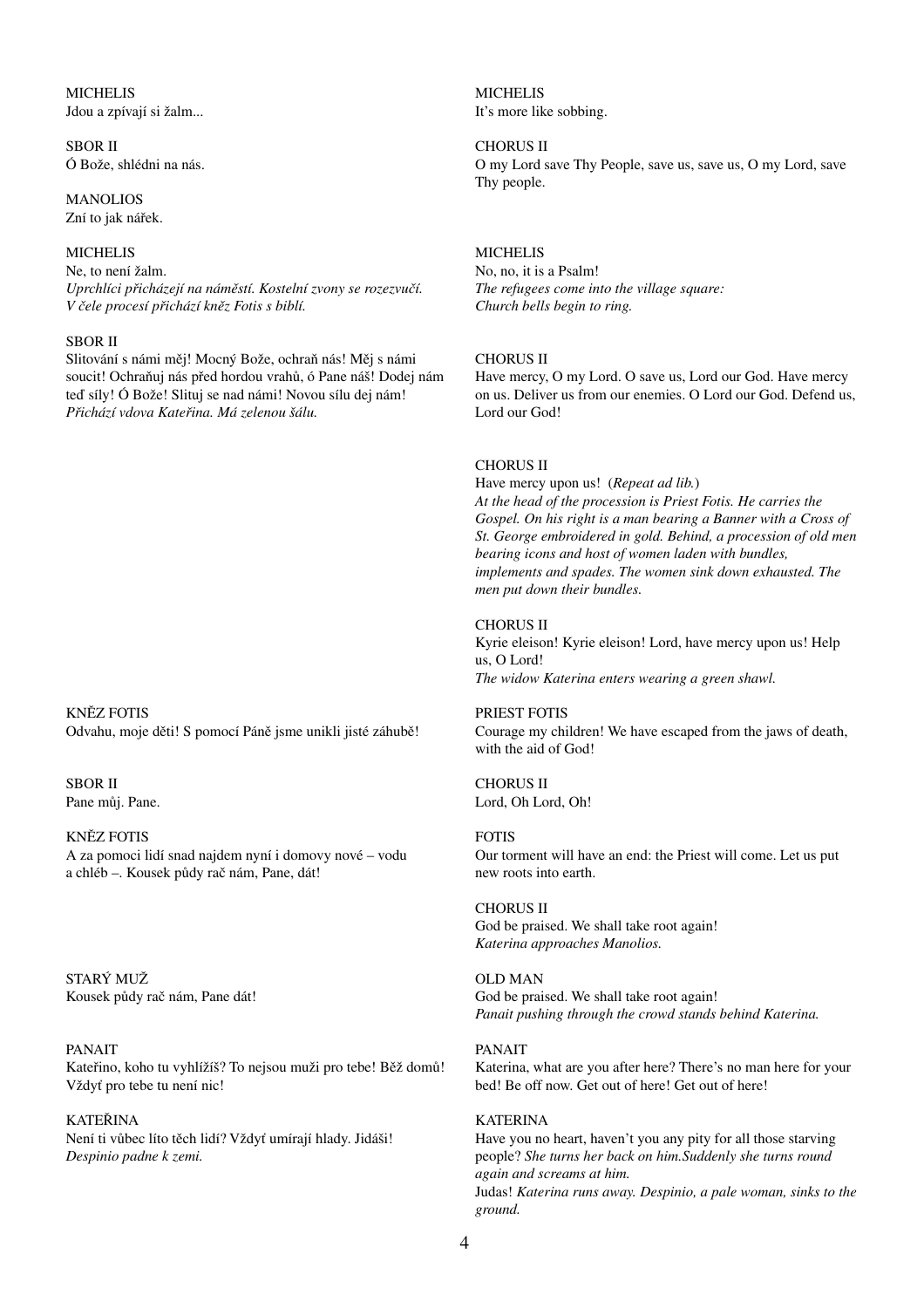### DESPINIO

Ah... Oh!

#### CHORUS II

Courage little Despinio! Courage! In a little while they will help, they will bring us food. *A voice shouts from behind the stage, The Priest is coming and Priest Grigoris enters majestically.*

CHORUS II Lord, hear our song. Let our cry come unto Thee! Listen to us.

CHORUS I Grigoris, Grigoris!

Voice *Still speaking*  He'll help you. The priest is coming and brings help.

CHORUS II Hear us Lord. Hear us, O Lord God.

CHORUS I He will help you. He comes.

CHORUS II Listen to us, O Lord.

CHORUS I Have mercy, my Lord!

GRIGORIS Who are you? What are you doing here?

CHORUS II *(Shrinking from Grigoris)*  Oh! Oh! Have mercy! Mercy upon us.

### FOTIS

Father, I am Priest Fotis The Turks have plundered our village. They drove us from our homes.

CHORUS II Comfort us in our danger.

**GRIGORIS** Priest, tell the truth. What sin have you committed? What have you done to fall into disfavour with God?

CHORUS II Show us your pity!

#### FOTIS

Priest, I too, am a servant of the Almighty! I, too, held in my hands the chalice with the blood of Christ. Oh, do not speak like that, my brother.

CHORUS I, II Kyrie eleison.

#### ŽENY

Drž se, milá Despinio, drž se. Tady nejsou chudí, jistě nám dají jíst a pít. Už k nám jde kněz.

*Setmí se. Manolios a Lenio tiše pozorují, jak se zrůžovělý vrcholek Sarakiny barví do modra. Přicházejí apoštolové a lidé.*

### SBOR I

Je dobrý a má soucit s bídou. On pomůže vám v tísni, Grigoris. Dá radu vám, má soucit s lidskou bídou. Pojď blíž, otče náš, ó vyslyš nás. Měj slitování. Slyš pláč, Bože, jejich pláč.

### SBOR II

Ó slyš náš pláč, nářek náš, našich proseb hlas k Tobě stoupá! Rač zmírnit nářek náš! Bože, vyslyš nás, slyš nářek náš a pláč. Měj slitování. *Vchází kněz Grigoris.*

KNĚZ GRIGORIS Kdo je to? Co tady u nás chtějí?

#### KNĚZ FOTIS

Kněže, já jsem otec Fotis, nám Turci spálili ves, a teď nás mučí hlad.

SBOR II Slituj se! Vyhnáni z rodných domů.

KNĚZ GRIGORIS Otče, řekni pravdu, jaký hřích jste to spáchali, že Bůh na vás uvalil takový strašný trest?

SBOR II Měj s námi soucit!

#### KNĚZ FOTIS

Kněže, i já jsem služebníkem Nejvyššího. I já kalich jsem pozvedal s krví Kristovou! Nezvyšuj tedy hlas můj bratře!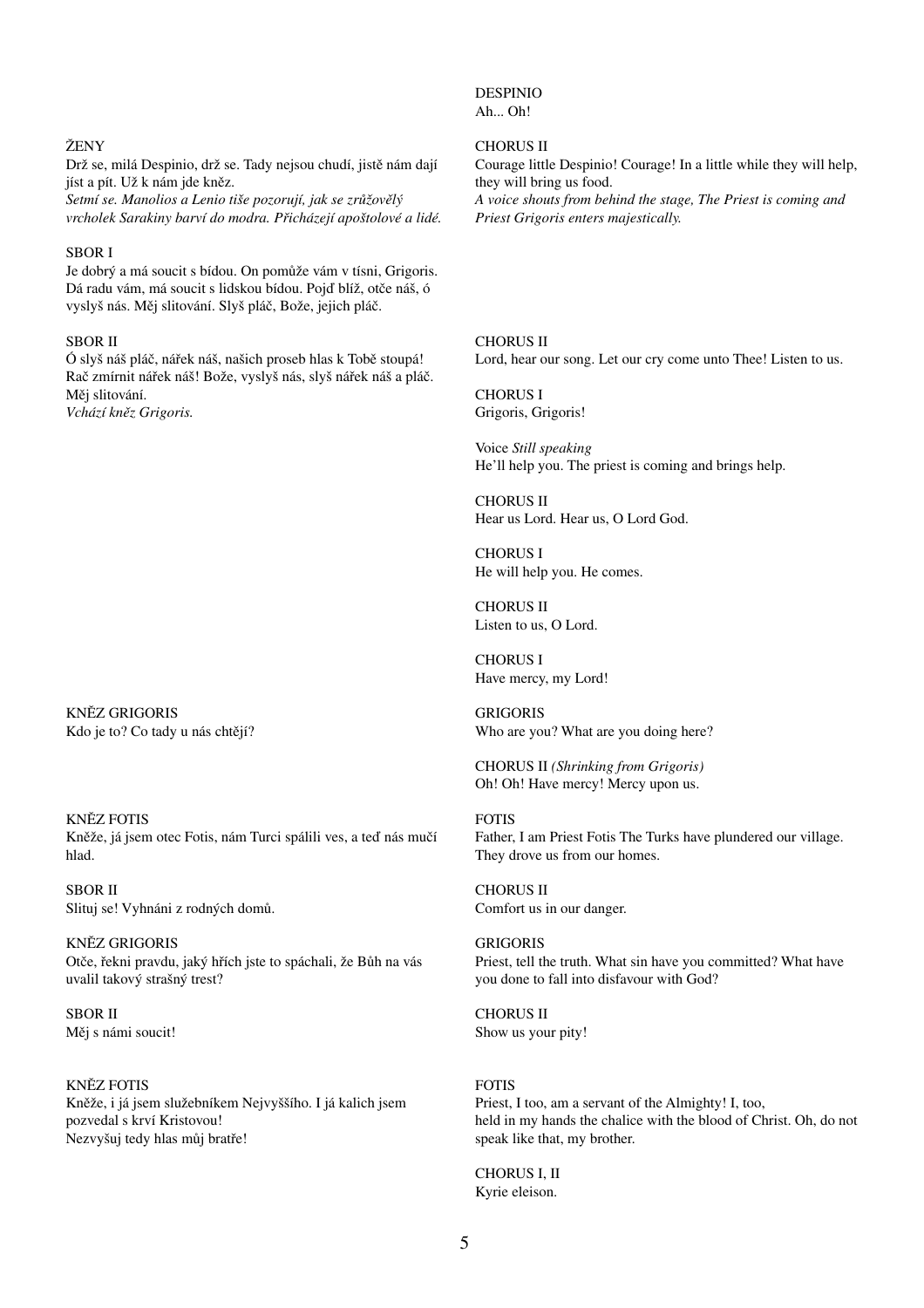KOSTANDIS Tak snad nevypadal apoštol Jakub.

JANAKOS Nebo svatý Petr.

MANOLIOS Otče, vyslyš jejich prosby. Slábnou hlady! Grigoris vztekle odstrčí Manolia. Kostandis a Janakos ho chtějí chránit.

KNĚZ GRIGORIS Mluv, mluv, kněže! Řekni, co od nás chceš? Copak vám máme dát?

KNĚZ FOTIS Zem! Půdu, jež tu ladem leží. My ji obděláme.

SBOR I, II Zem! Zem! Zem!

KNĚZ FOTIS Bůh nějak dlouho váhá, než ti radu dá, než osvítí tě, otče! *Despinio umírá.*

KNĚZ GRIGORIS Zde je odpověď, na níž čekáš. Bůh osvítil pastýře svého!

KNĚZ GRIGORIS Pryč, děti moje!

SBOR II Cholera.

KATEŘINA, MANOLIOS To není pravda! *Dva muži rozprostírají pokrývku.*

KNĚZ FOTIS To není pravda.

KATEŘINA, MANOLIOS Vždyť je to lež!

SBOR I Jděte, ach jděte, kéž vás provází Bůh, kéž spasí vás Bůh.

KNĚZ FOTIS To není pravda, bratři! Umřela hlady. Umřem všichni. Ve jménu Božím, dejte nám, co vám přebývá!

### KATEŘINA

Já vám dám málo, víc nemám, jen ten nový šál. Jsem chudá, nemám víc! Jen berte! Jedna z vás ho nosit může, jednu může hřát – ! *Kateřina hodí šál na přikrývku. Panait ji uchopí za hrdlo.*

KOSTANDIS He looks like James the apostle.

YANNAKOS Rather more like Peter.

MANOLIOS Father, listen to their voices. Christ is starving. *Grigoris pushes Manolios away in a rage. Kostandis and Yannakos leap forward to protect their friend.*

GRIGORIS Speak, speak, Priest. God is listening to us. What do you expect of us?

FOTIS Land!

CHORUS I, II Land!

FOTIS, CHORUS I, II Land to strike our roots again. That's what we ask! *Profound silence.*

FOTIS God tarries in advising you. He is taking a long time to enlighten you, Father. *Despinio collapses.*

**GRIGORIS** My son, at this very moment God himself has given the answer. There is his answer *Pointing to the dead Despinio.* Cholera!

CHORUS I, II Cholera! *The refugees groan. Fear seizes the Villagers and they recoil. Grigoris retires.*

*Two men spread out a blanket.*

CHORUS II Oh, No, No! It is not true!

FOTIS, MANOLIOS It is not true. No! No!

CHORUS I Go, go in the name of the Lord! Go! Go!

FOTIS This is not true, brothers! She died of hunger. We're starving. In the name of Christ, help us.

KATERINA *(Coming forward)*  I have nothing else, my sisters, I have only this forgive me. Forgive me. *Shethrows her shawl onto the blanket.* That's nothing, another woman will wear it and you won't be cold. *Two huge hands Panait's tighten round her neck. She is frightened.*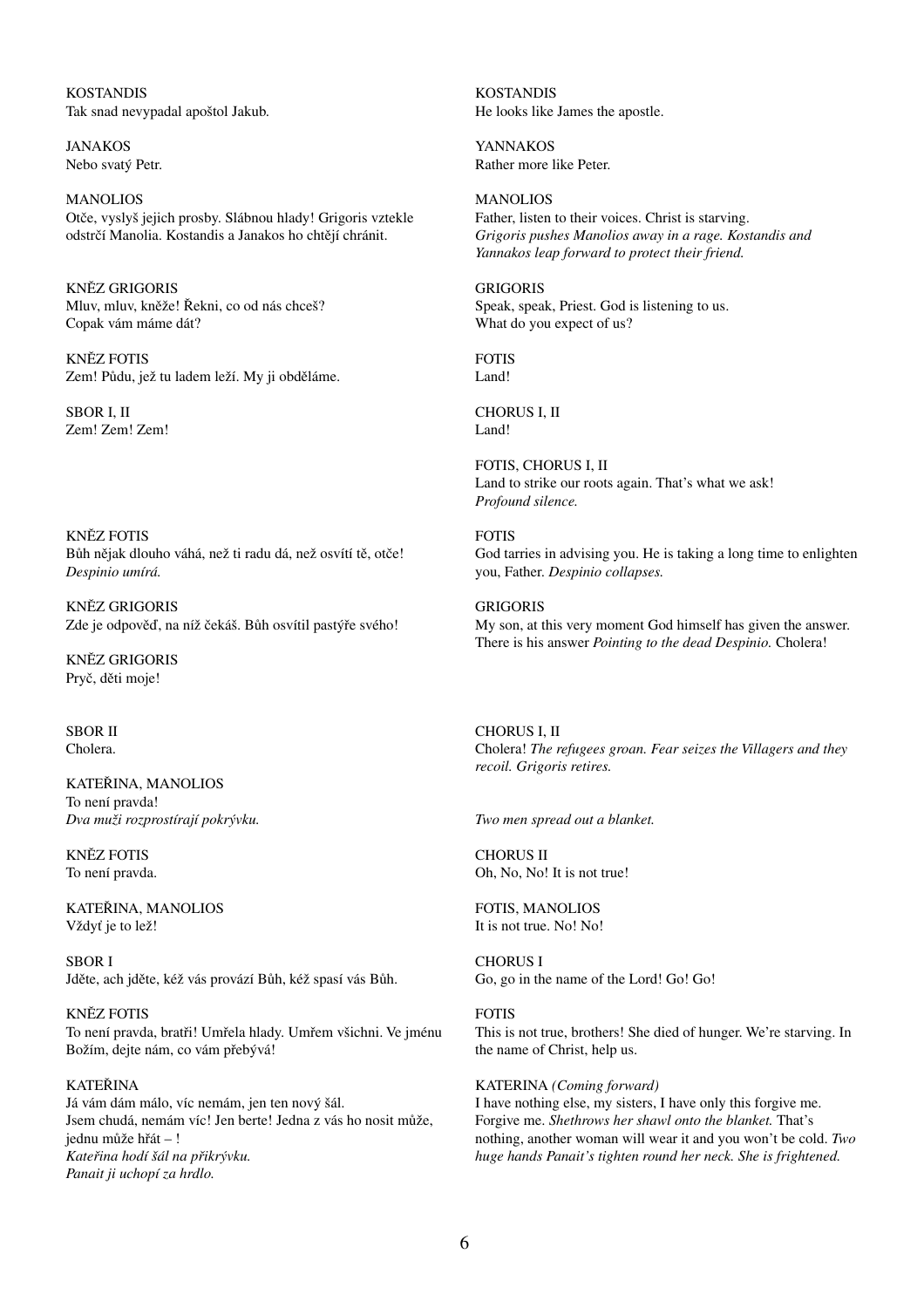### PANAIT

Za krev srdce svého jsem ho koupil a ty dáš ho těm lidem. Já tě musím zabít! Proč mě mučíš a dráždíš? Tak mi aspoň dovol v noci přijít. Nemám na světě žádnou jinou radost než tebe, Kateřino.

## KATEŘINA

Přijď. *Odcházejí.*

#### MANOLIOS Usaďte se na hoře Sarakině.

KOSTANDIS Je tam dost vody a koroptve.

### MANOLIOS

A je tam i suché chrastí. S tím ohně rozděláte a ty vás budou hřát!

### KNĚZ FOTIS

Dílo Všemohoucího: ty, země a ty, vodo, jež z písku prýštíš, ty, která spánek neznáš a žíznivým sokolům sloužíš a ty, ohni, jenž ve dřevě spíš a čekáš, až člověk tě probudí, vám dík a chvála patří. Štvaní lidem jsme, štvaní lidmi, jež si říkají bratři. Jen kosti otců máme s sebou a nástroje k práci a pak sémě lidské.

SBOR II Jen ostatky otců, ruce k práci.

KNĚZ FOTIS Vyslyš nás, Bože.

#### SBOR II

Vyslyš nás, Bože. Kéž to sémě ve skále vzejde zas. Slyš nás. Pánu vzdejme dík!

OZVĚNA I Buď Bohu dík!

OZVĚNA II Buď Bohu dík!

KNĚZ FOTIS Pojďme! *Odcházejí směrem k Sarakině.*

### **DRUHÉ JEDNÁNÍ**

**1. obraz** *Před domkem Janakose. Vedle stojí jeho osel. Naproti je dům a zahrada Kateřiny.*

### JANAKOS

Když zasel símě, tu část spadla na kraj cesty a ptáci nebeští snědli je. Část zapadla v trní, část padla v zemi dobrou a úrodu dá víc než stonásobnou.

*(Obrací se k svému oslu):*

Poslyš, můj milý, mám báječnou zprávu, která tě určitě potěší: ty máš v našich pašijích osla Kristova hrát, a nést ho, ta čest! Musíš důstojně jít jako král!

### PANAIT

I bought you this shawl with my heart's blood and you give it away. I will strangle you! Why do you tease me, Oh why? *Suddenly humble* Won't you let me come to you this evening? Let me come I've no others consolations but you...let me come.

### **KATERINA** Come!

*They leave together.*

### **MANOLIOS**

Father, you can settle on Mount Sarakina.

KOSTANDIS There's water there and partridges.

### **MANOLIOS**

The mountain is full of brushwood. You can make fire there... the nights are still cold.

### FOTIS

Daughter of the Almighty, great stone. And thou water, that knowest no end and springest from the rock to quench the thirst of the deer and the falcon: and thou, fire, who sleepest in the wood and waitest for man to awaken thee. Blessed be the hour of our meeting. We are men, hunted by wild men, wild, sorrowful souls. We bring bones of our fathers...

# CHORUS II

The bones of our fathers...

FOTIS The tools of our trade...

CHORUS II Tools of our trade...

FOTIS And the seed of men.

#### CHORUS II

In the name of God, may we take root among these rocks and stones. Hear us Lord. In the name of God.

FOTIS Follow me! *They go off in the direction of the mountain.*

### **ACT I I**

#### **Scene 1**

*Outside Yannakos's little house. Nearby is Yannakos's donkey. Opposite, the house and garden of Katerina. In the background Mount Sarakina.*

#### YANNAKOS

And as he sowed, some seeds fell by the wayside and fowls came and devoured them up. But some fell on good ground and brought forth fruit, some sixty folds, some a hundred folds. *To his donkey.* Listen, my son. I've news for you, poor old thing, that will please you. It is on your back that Christ will enter Jerusalem. Next Easter, my son, they will make you a carpet of myrtles and palms. What an honour for you, what a joy.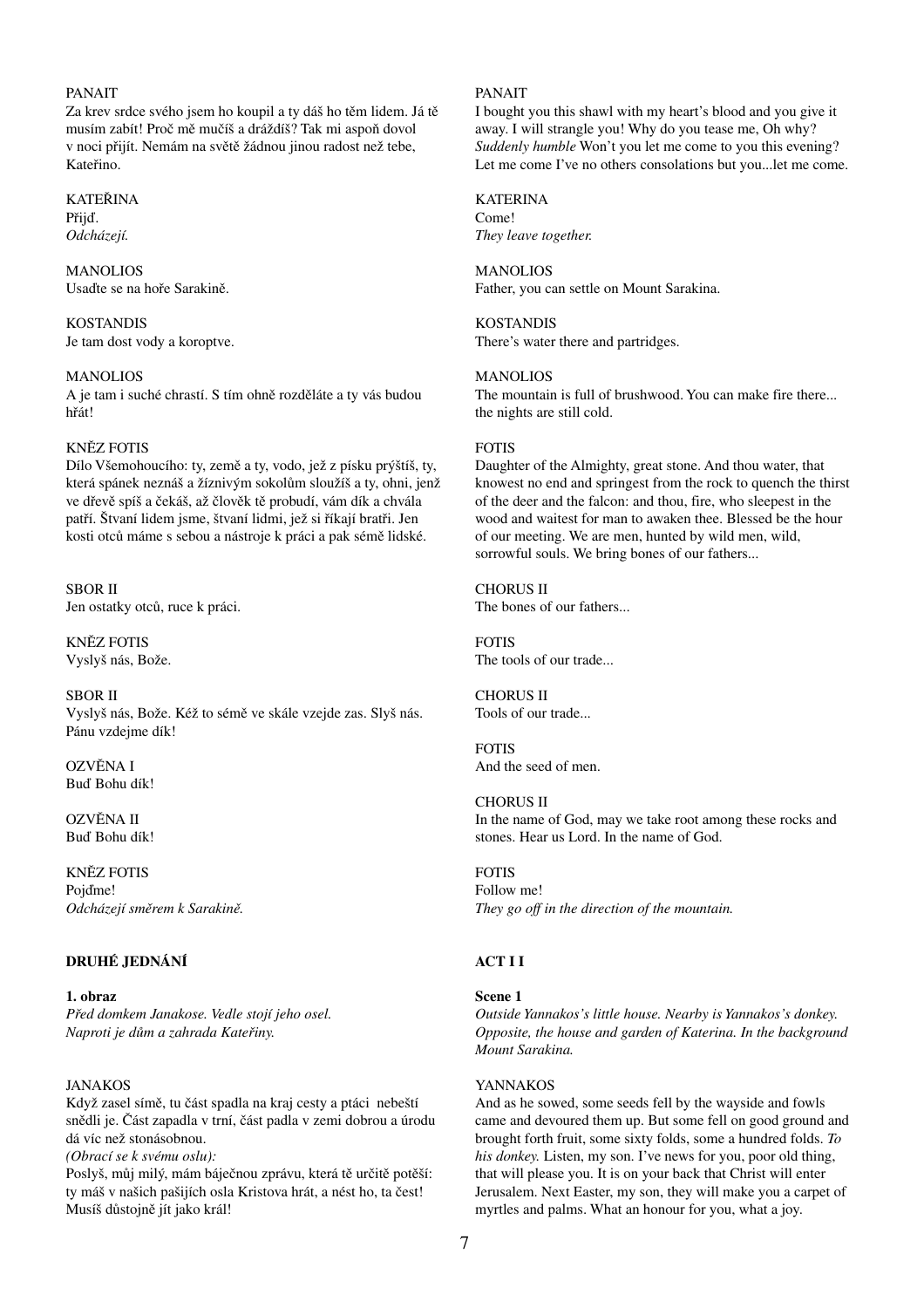### KATEŘINA

Sousede, jak to přijde: sám žiješ jako kůl v plotě, věčně však v dobré míře. Rci, jak to děláš? Sousede, zlý sen se mi zdál: tu stál Manolios, Měsíc vzal do rukou, na kusy jej krájel.

### JANAKOS

Nech být toho chlapce – toho nech, tomu dej pokoj! Ty Magdalenu teď hrát máš, nač je ti muž, když ve hře je Bůh?

### KATEŘINA

To je přece totéž, hloupý! Z každého muže na chvíli jen být může – skutečný Bůh! Tenhle zázrak však netrvá, z Boha je Janakos, Panait, nebo také starý Patriarcheas! Chápeš to?

JANAKOS Tomu aby rozuměl sám čert!

### KATEŘINA

Ty chudinko, to jsi mužský a to nevíš? Nu, buď zdráv! A hodně štěstí v obchodě, snad rozumíš aspoň tomu! *Vchází do svého domu.*

### **2. obraz**

*Ladas netrpělivě očekává Janakose. Posadí se spolu a hovoří šeptem.*

### LADAS

Posaď se, Janakosi! Jsi ty ale dítě Štěstěny. Budeš bohatý! Zahrnu tě zlatem. Slyšíš, příteli?

# JANAKOS

Jakým zlatem?

#### LADAS

Poslouchej, – ti lidé ze Sarakiny si určitě něco poschovávali. Prsteny, náramky, zlaté peníze. Už ti to došlo?

JANAKOS Ještě ne, ale ty už mi to vysvětlíš.

### LADAS

Půjdeš na horu Sarakinu a řekneš jim tohle: "Bratři, já vás zachráním. Dám vám, co potřebujete k životu – žito, ječmen, olej a víno a vy mi dáte svoje šperky." Už rozumíš, ty hlavo skopová?

### JANAKOS

Už začínám… už začínám chápat…

#### LADAS

To mi dnes v noci poradil Bůh, víš? A tobě teď začne báječné živobytí.

### **KATERINA**

Hey, neighbour, I admire you. You live alone like a cuckoo and always in good temper. How do you do it? Neighbour, I've had bad dreams, I saw Manolios. He was cutting up the moon into small slices.

### YANNAKOS

Look here, Katerina, be kind don't torment people. Next year you'll be Magdalena, you'll keep company with Christ.

### KATERINA

But it's the same thing, idiot. Any man can be like God for a while a real God, not in words. Afterwards they fall back again, and become Yannakos, or Panait or even that old Patriarcheas! Understand?

### YANNAKOS

Devil take me if I understand!

### KATERINA

Oh, you're only a man, you poor thing. You know nothing! Well, goodbye and good luck with your work at least you should understand that! *She goes to her house.*

### **Scene 2**

*Ladas the miser has been waiting impatiently to speak with Yannakos. He motions him forward. They sit down and speak in whispers*.

### LADAS *(spoken)*

Sit down, Yannakos! You're a lucky fellow. You are going to be rich! I'll cover you with gold. Do you hear me, my friend? Listen those people up there fled with various things rings, bracelets, gold earrings do you understand me?

### YANNAKOS

Gold! Not exactly explain it to me!

### LADAS

You must go up and speak to them. Say: "Brothers I will save you! I'll give you what you need to keep body and soul together rye, barley, oil and wine and in return you shall give me that that you have no need of now: jewellery that you have brought with." Do you understand me now, you blockhead?

# YANNAKOS

Now I begin to understand.

#### LADAS

God sent me the inspiration last night. I tell you, you are on the brink of a new life and in your prime too.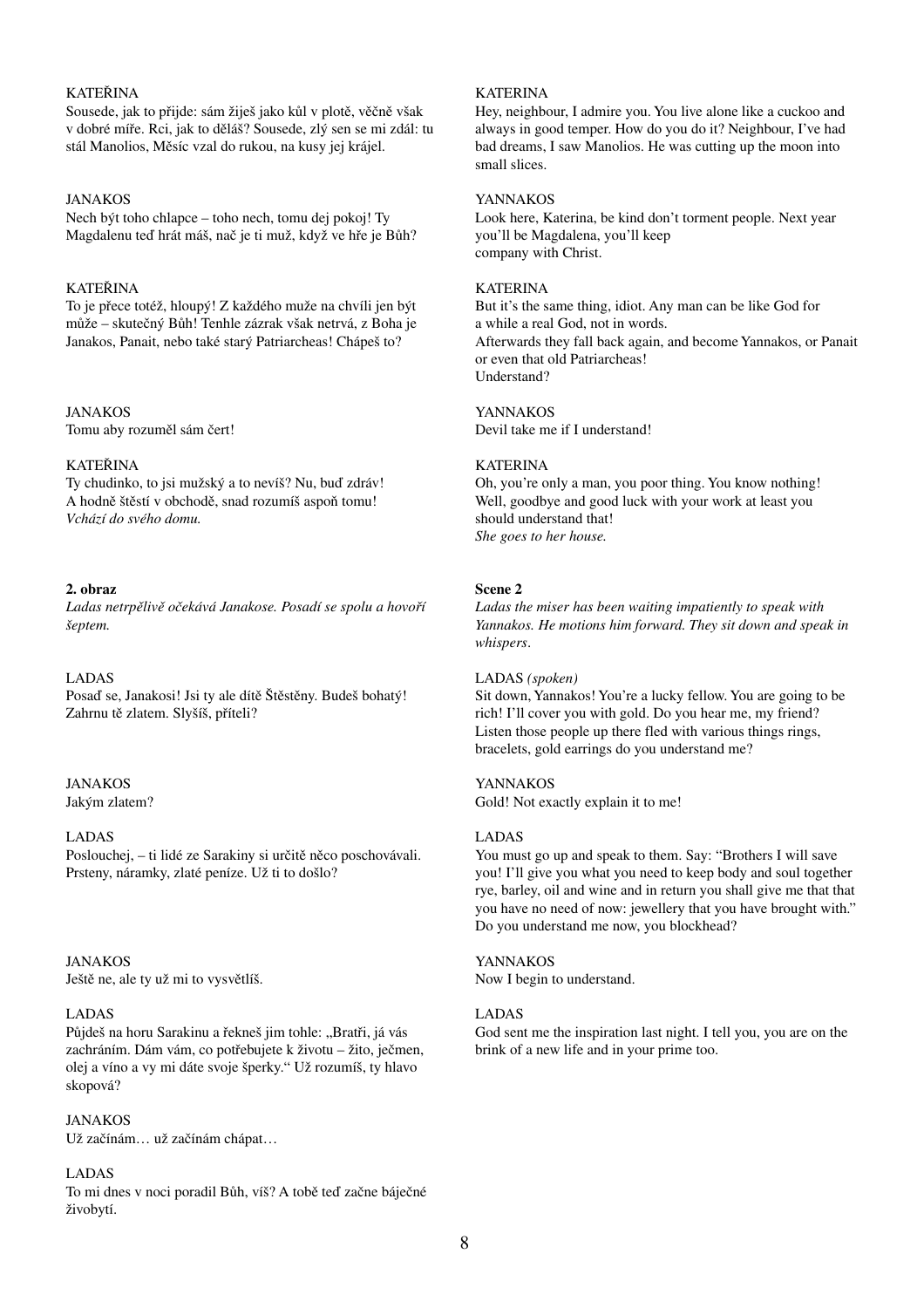### JANAKOS

Bojím se Boha, otče Ladasi, bojím se Boha. Je to správné, vykořisťovat pronásledované bratry?

#### LADAS

My je přece nevykořisťujeme, ty slepičí mozečku. My je zachraňujeme před smrtí. Kdo nejí, musí umřít. Děláme prostě takový výměnný obchod. Tak co?

#### JANAKOS

Zlato! Zlato! A v truhle je mít! Moci tam hrábnout a brát… Ty náušnice z tisíců uší… Mít zlato! A pěkný domek, v něm postýlku a ženu. A v den svátku s ní do kostela kráčet, být všemi vážený a ctěný… Souhlasím! Platí, otče Ladasi! A jdeme napůl, že?

#### LADAS

Platí! Tu máš tři libry závdavkem! A teď si pospěš. Sbohem!

#### **3. obraz**

*Za vesnicí u pramene Sv. Basilia. Je poledne, Manolios nese vodu.*

#### KATEŘINA

Manolio! Manolio! Proč za mnou jdeš jako stín? Já tě ve snu vidím každou noc, proč jen za mnou jdeš? Nech mě být! Ach Manolio, proč na mne myslíš dál? Proč mne nenecháš spát? Pravdu mám, dál myslíš na mne.

**MANOLIOS** Vždyť je mi tě líto, líto až k pláči, na to myslím.

KATEŘINA Mně líto, že je ti? A proč?

MANOLIOS To nevím, Kateřino, a na to se neptej.

KATEŘINA Snad za mne se stydíš?

MANOLIOS Já nevím, jak mám to říct.

KATEŘINA Co ti mám dát, co chceš?

MANOLIOS Nech mě! Já nic nechci, nech mě jít!

### KATEŘINA

Ach ne, Monolio! Jde z tebe zář jako z anděla, jako z anděla, který chce duši mou. Už nezjevuj se mi v snech, a na mne už nemysli víc! Můj život je hříšný, chci sama jej nést!

### YANNAKOS

I'm afraid of God, Father Ladas, yes, I fear Him. Can it be right to fleece our poor persecuted brothers so?

### LADAS

We are not depriving them, you simpleton, we are saving them. They've got to eat or die, haven't they? It's just an exchange and nothing more. Well?

#### YANNAKOS *(sings)*

Gold, gold a mountain of gold! Earrings and bracelets gold! Gold necklaces from thousands of necks yes, gold! An immense house, a feather bed a wife. It is Easter. I see myself in Church dignified and respected. Agreed! *(spoken)* Agreed, Father Ladas, agreed. Half shares, eh?

#### LADAS *(spoken)*

Agreed! Here are three pounds in advance. Now hurry along! And God be with you.

#### **Scene 3**

*Outside the village at the Spring of St. Basil. It is noon and Manolios is drawing water.*

#### **KATERINA**

Manolios, Manolios! Why do you run after me! Every night I see you in my dreams you won't let me sleep, every night. What's wrong between you and me, Manolios? Are you thinking of me? I was right, you do think of me!

MANOLIOS I do think of you. I'm sorry for you, forgive me.

**KATERINA** Why are you sorry for me?

MANOLIOS I don't know, Katerina, I don't know. Don't ask!

KATERINA Are you ashamed of me?

**MANOLIOS** I don't know, don't ask me that.

**KATERINA** What do you want of me?

MANOLIOS Nothing, I want nothing. *He moves to go.* Let me go!

### **KATERINA**

Don't go, Manolios. You look to me like an Archangel, yes an Archangel who wants to take my soul. Don't think of me, Manolios. Don't trouble my sleep any more. *Manolios is already on the path for the mountain.* I've taken the bad road, leave me alone!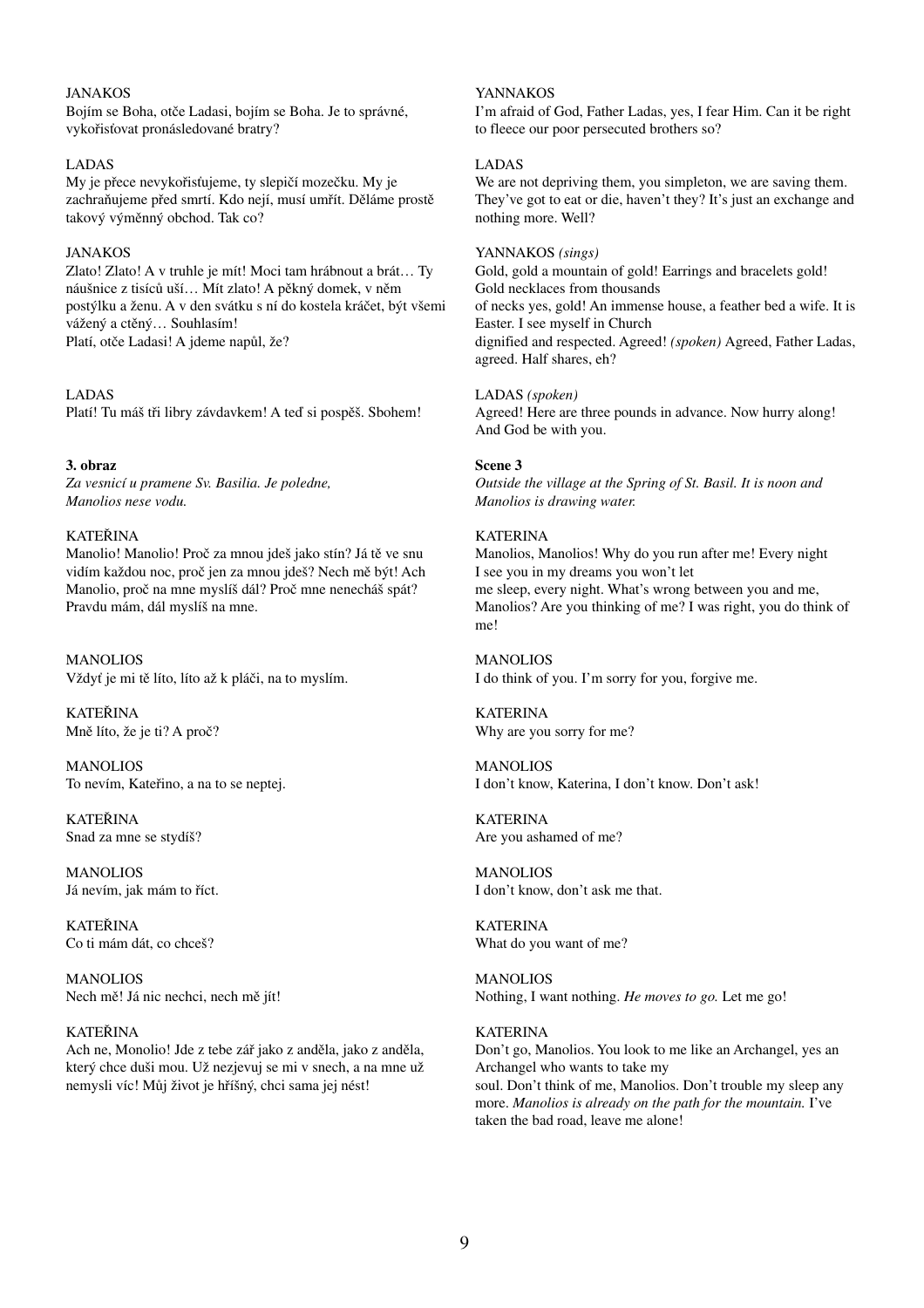### **4. obraz**

*Pusté místo na hoře Sarakině, kde se usídlili Fotisovi lidé.*

### KNĚZ FOTIS

Člověk právě jako strom žije z půdy. Pro své domky tu máme místo a zůstanem zde, však napřed vzdáme díky Pánu.

SBOR II Kyrie eleison.

### STARÝ MUŽ

Třikrát, třikrát, já třikrát pomáhal budovat ves a její zkázu třikrát jsem viděl. Byl mor, pak zemětřesení, pak Turci, a přece vítězné lidské sémě vzešlo po třikrát. Vždy ve jménu lásky a k slávě života. Než uplynul rok, život proudil tam jak dřív! Z domů stoupal modravý dým, pole zlátla a křičely děti. Jako dřív!

KNĚZ FOTIS Bože, toť brána Tvá! *Kropí kameny vodou.*

SBOR II Slyš!

KNĚZ FOTIS Branou k nám vcházet budeš.

SBOR II Ach otče!

KNĚZ FOTIS Mírnit žal a pláč…

SBOR II Přijď k nám!

KNĚZ FOTIS …a nářek náš, Bože můj. Tvoje láska ztiší.

SBOR II Své stádo zachraň!

KNĚZ FOTIS Toť brána Tvá! Přijď k nám!

SBOR II Přijď k nám!

KNĚZ FOTIS To je Tvoje brána, Panno svatá!

SBOR II Matko Páně!

KNĚZ FOTIS Znáš cíl a znáš smysl života i zkázy i bídy.

### **Scene 4**

*A desolate spot on Mount Sarakina where Priest Fotis and his people have settled.*

### FOTIS

My children, Man is like a tree. He needs earth. It is here we will plant our village. Come here around me and let us call on God together.

*The Standard bearer raises the Banner of St. George.*

CHORUS II Kyrie eleison.

#### OLD MAN

Three times, three times I have seen villages planted, and I have seen villages uprooted: The plague, the earthquake, the Turk. But three times I've seen the seed of pious men sprout forth and flourish. A priest gave his blessing, the young men chose their wives and within a year, what a joy it was my lads! Ever field was golden with corn, smoke was rising and children were crying. What a joy!

FOTIS

This is thy gate, O Lord! *Sprinkles the stones with water.*

CHORUS II Lord!

FOTIS Here is where you shall enter.

CHORUS II Shall enter!

FOTIS When thou hearest our voice.

CHORUS II Our voice.

FOTIS Descent to earth on the day of terror!

CHORUS II The day of terror!

FOTIS Here is thy gate, enter.

CHORUS II Enter!

FOTIS Here we'll build the gate of the Virgin!

CHORUS II Virgin Mother.

FOTIS You know the meaning of life, of hunger and death!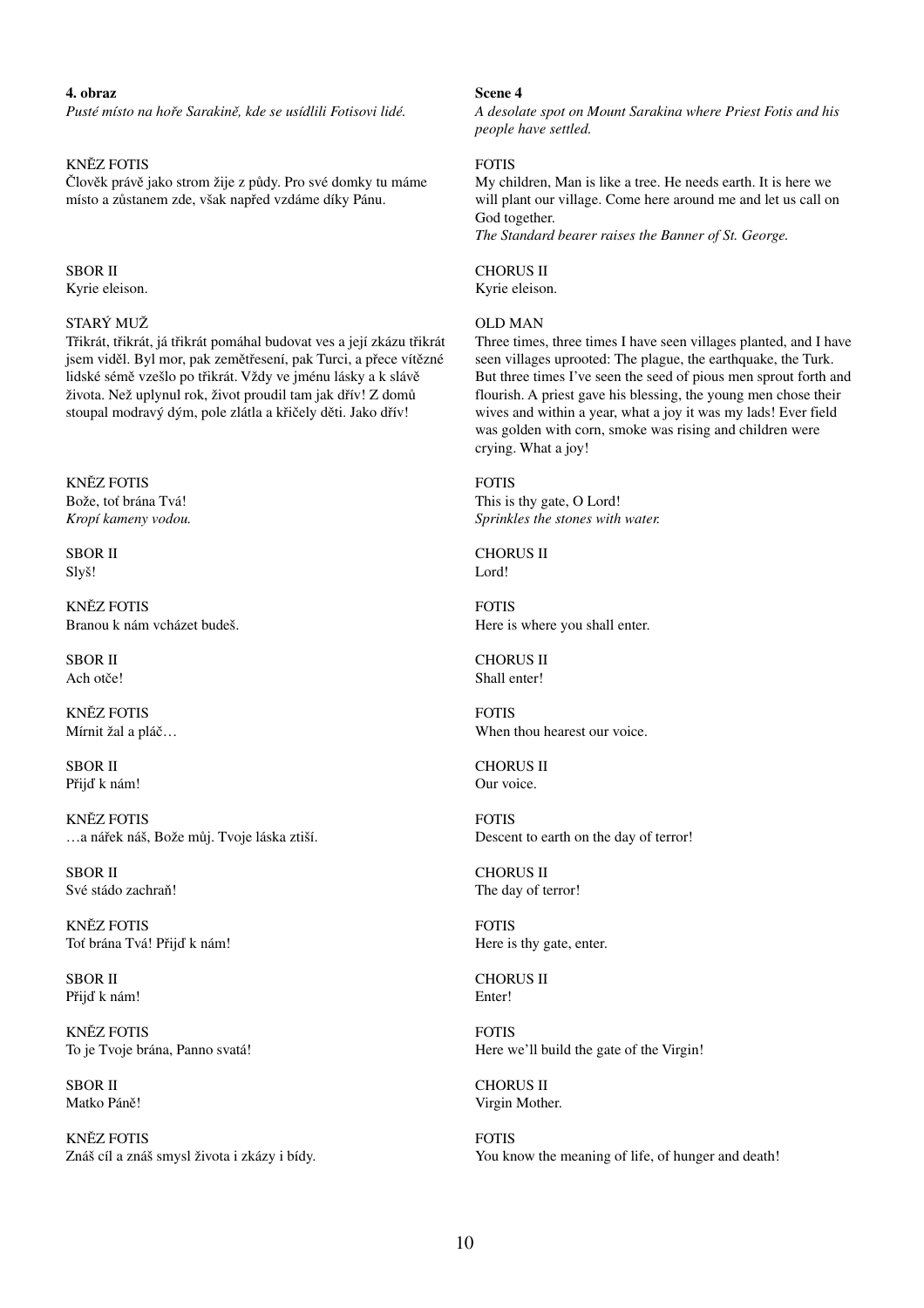### SBOR II

Znáš cíl a znáš smysl života i zkázy i bídy. Znáš pokory cíl a smysl lásky.

### KNĚZ FOTIS

Ó Panno, ty shlédni k nám vlídně, sílu a trpělivost račiž nám dát!

SBOR II Ó Panno, ty shlédni k nám vlídně, sílu a trpělivost račiž nám dát!

KNĚZ FOTIS Brána to Tvá! Přijď k nám!

#### SBOR II

Přijď k nám!

*Vstoupí Janakos nepozorován, stojí za kamenem a pozoruje uprchlíky.*

### JANAKOS

Zde brána Tvá, kde je jaká brána? Tady vesnici budují? A jak? Ze vzduchu snad? Mají hlad! Sotva stojí, ale brány staví! Jsou to blázni!

### STARÝ MUŽ

Děti! Zde bude brána svatého Jiří. Našim kozám i ovcím požehnej, aby bylo pro děti mléko a nám aby dávaly maso, jež posílí tělo. Nech, ať vlny je dost, ať se můžeme před mrazy ochránit. Žehnej zvířatům, která člověku slouží: i volům i psům i slepicím žehnej! Svatý Jiří, zde je brána Tvá! Přijď k nám! *Uléhá do vyhloubeného základu.*

### SBOR II

Přijď k nám!

JANAKOS Jsou blázni anebo světci? Můj Bože!

KNĚZ FOTIS Dědečku, to nejde, vy hoši, pomozte mu ven!

#### STARÝ MUŽ

Ne, mně je tady dobře. Nechte mě zde! Copak nevíte: když má vesnice pevně stát, musí být lidská bytost pohřbena v jejích základech?

*Janakos se nemůže dále skrývat. Vystoupí do popředí a Fotis ho poznává.*

#### KNĚZ FOTIS

Příteli, který jdeš z Lykovrisi, vítáme tě k nám. Proč ale, synu můj, pláčeš? Ty spáchals nějaký hřích?

JANAKOS Otče, vyslechni moji zpověď.

KNĚZ FOTIS Pojď se mnou! CHORUS II You know the meaning of patience and love!

### FOTIS

Our Lady, look down on our village.

### CHORUS II

Give us the strength to work and never despair.

# FOTIS

Here is your gate. Enter!

### CHORUS II

Enter! *Yannakos enters, unnoticed, and stands behind a rock gazing at the refugees.*

### YANNAKOS

Here is your gate. Do you see a gate? Are they building a village here? With what? Out of the air. They are mad! They are starving yet they talk of building. They are mad!

### OLD MAN

Dig here! Dig here the gate of St. George. Make our lambs and goats to prosper. Let them give milk for our children, meat for our souls. Let them give us wool so that winter shall not overcome us. Bless all of the creatures that love and serve Man: the oxen, the asses, the dogs, the fowls and the rabbits. St. George, here is your gate. Enter!

### CHORUS II

Enter!

#### YANNAKOS

They are mad! Stark raving mad! God help me! *The Old man jumps into the pit two men have just dug. He lays down a bag of bones.*

### FOTIS

Grandfather! Be careful! Pull the old man out of the grave.

#### OLD MAN

I'm here where I should be. Leave me here! If a human being is not as sealed up in the foundations of a village that village soon crumbles.

*Yannakos can no longer restrain himself. He comes forward and Fotis recognizes him.*

#### FOTIS

Here is a good man from Lykovrissi. Welcome, Yannakos. *He presses Yannakos's hand. Yannakos breaks out sobbing.* Why do you weep, my son? Tell me what's wrong? Is it something you've done?

### YANNAKOS

Father, hear my confession! *The priest takes him by the arm and they move to one side.*

### FOTIS

Come with me! *Yannakos begins to tell him about the agreement with Father Ladas.*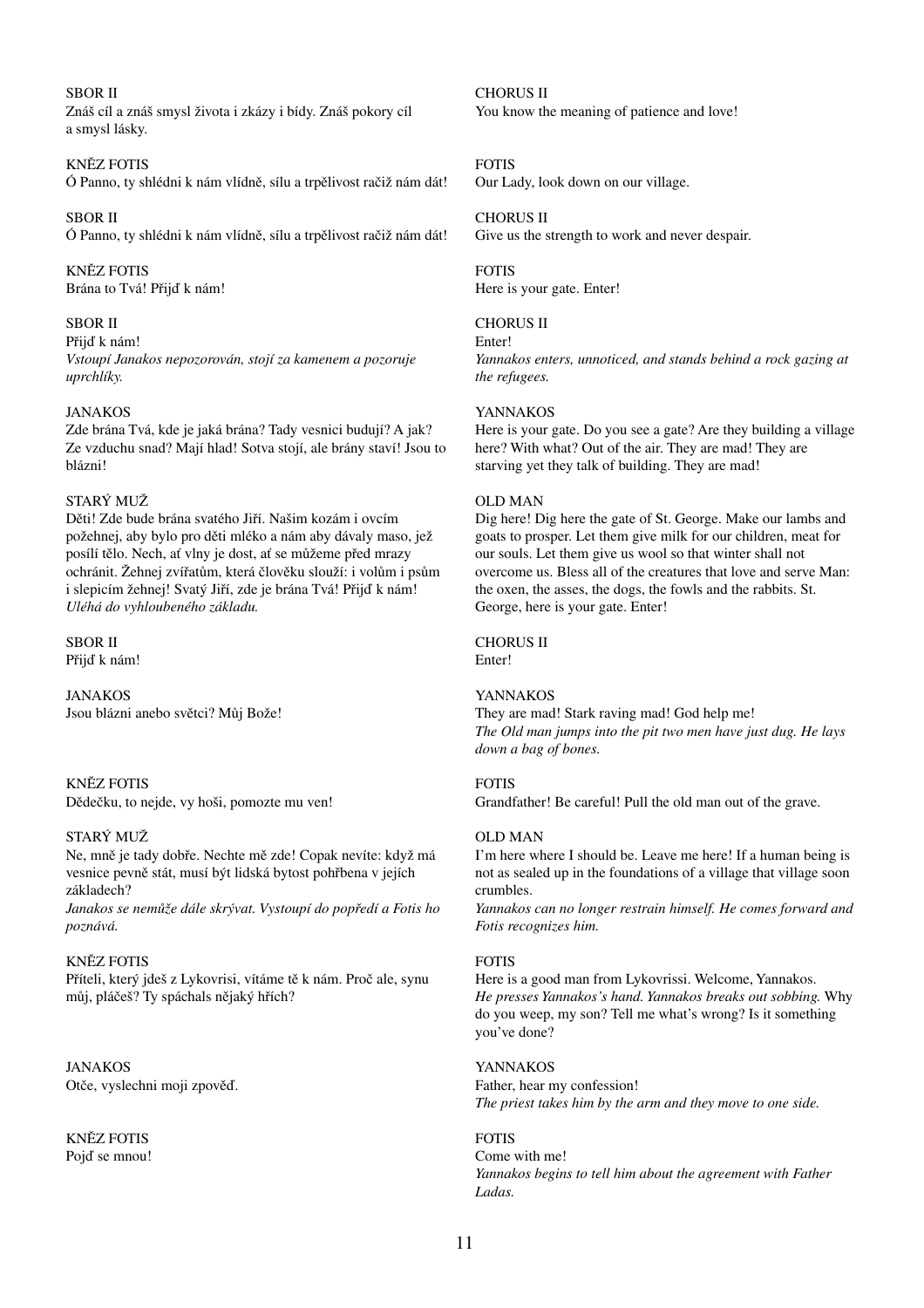### JANAKOS

To mne tak zaslepila žádost. Ber, otče, tady máš, tu máš zlato! Dětem za to můžete koupit mléko. Jestli můžeš, tak odpusť a mír najde zas duše moje. Ach odpusť! Nic než tvé odpuštění už mne nevykoupí.

#### SBOR II

Otče, ten stařec umřel!

### KNĚZ FOTIS

Zem buď mu lehká! Zemřel šťasten. Bude žít v základech naší vsi a v našich srdcích, bratři! Kéž jeho víry vesnice je hodna. Ten čin z půdy paměti ať vzkvétá. On z křesťanů prvních příklad si vzal, co v katakombách svůj život skryli a láskou svou tak obnovili svět. Odpouštím ti, můj synu!

### **JANAKOS**

Pláčeš teď nade mnou?

### KNĚZ FOTIS

Nad tebou, nad sebou a celým světem. Jdi, mír s tebou!

#### JANAKOS

Teď zasij símě své: část padne na kraj cesty a ptáci nebeští snědí je; část zapadne v trní, část padne v zemi dobrou a úrodu dá víc než stonásobnou.

### KNĚZ FOTIS

Včera zdál se mi sen o svatém Jiří, do rukou mi vtiskl sémě naší obce. Zde, v dlani měl jsem droboulinkou vísku s kostelíkem a domy i skály a půdou. A pak řekl mně: Zasej!

### **JANAKOS** Úrodu dá stonásobnou. *Odchází.*

### **TŘETÍ JEDNÁNÍ**

### **1. obraz**

*Manoliova chatrč na hoře Panagii. Je večer. Manolios je zabalen do deky.*

#### MANOLIOS

Hraj Nikolio, vezmi šalmaj a začni hrát. Mám srdce vyprahlé. *Nikolio hraje.* Už dost! Přestaň s tím! Přestaň, povídám! *Usíná.*

#### LENIO

Manolie! Manolie! Lásko má! Chci svatbu mít, já chci se vdávat!

### KNĚZ GRIGORIS

Dnem nocí jeden cíl jen mít teď musíš, aby ti Pán dodal dost síly nést jeho kříž.

### YANNAKOS

I've made an agreement with Ladas. And here's the filthy money. *Movement round the grave*. The three gold pieces. Father, take these pieces for the children. If you can forgive me. My soul will never rest again. Forgive me. For me, my redemption hangs on your lips.

#### CHORUS II

Father, father, the old man is dead.

### FOTIS

May God forgive him. He died happy. Let him lie there in the foundations of our village. Brothers! Let's build a new foundation in our village, a new foundation in our souls. What did the first Christians do? They met underground in Catacombs and gave the foundation to a new world. *Turning to Yannakos.* Be forgiven, my son. *He sobs.*

### YANNAKOS

It's for me you are weeping?

### FOTIS

For you, for me and for the whole world. Go! Fear nothing!

### YANNAKOS

*Cheered up, happy now, he loads his bundle on to his back and goes down the mountain.*  And when he sowed, some seeds fell by the wayside and fowls

came and devoured them up. But some fell on good ground and brought forth fruit, some sixty folds, some a hundred folds.

### FOTIS

Last night I had a dream. I saw St. George. In my hands he placed the seed of a village. Here in my palm a tiny little village with its church, its school, its houses, its gardens. And he said to me: "Plant it'!

YANNAKOS Sixty fold a hundred fold!

### **ACT III**

### **Scene 1**

*Manolios's hut on Mount Panagia. It is evening and Manolios is wrapped in a blanket.*

### **MANOLIOS**

Play, Nikolio, take your pipe and play something, my soul is dried up. *Nikolio plays.* Stop that's enough stop I tell you! *A heavy sleep comes over him.*

# LENIO (*Far off as in a dream*)

Manolios! Manolios! Manolios! When shall we get married? Married? *Manolios sees himself standing before Priest Grigoris.*

#### GRIGORIS

Day and night, you must think of one thing only. "How can I be worthy to bear the weight of the Cross"? *The apparition vanishes and Manolios sees the widow Katerina.*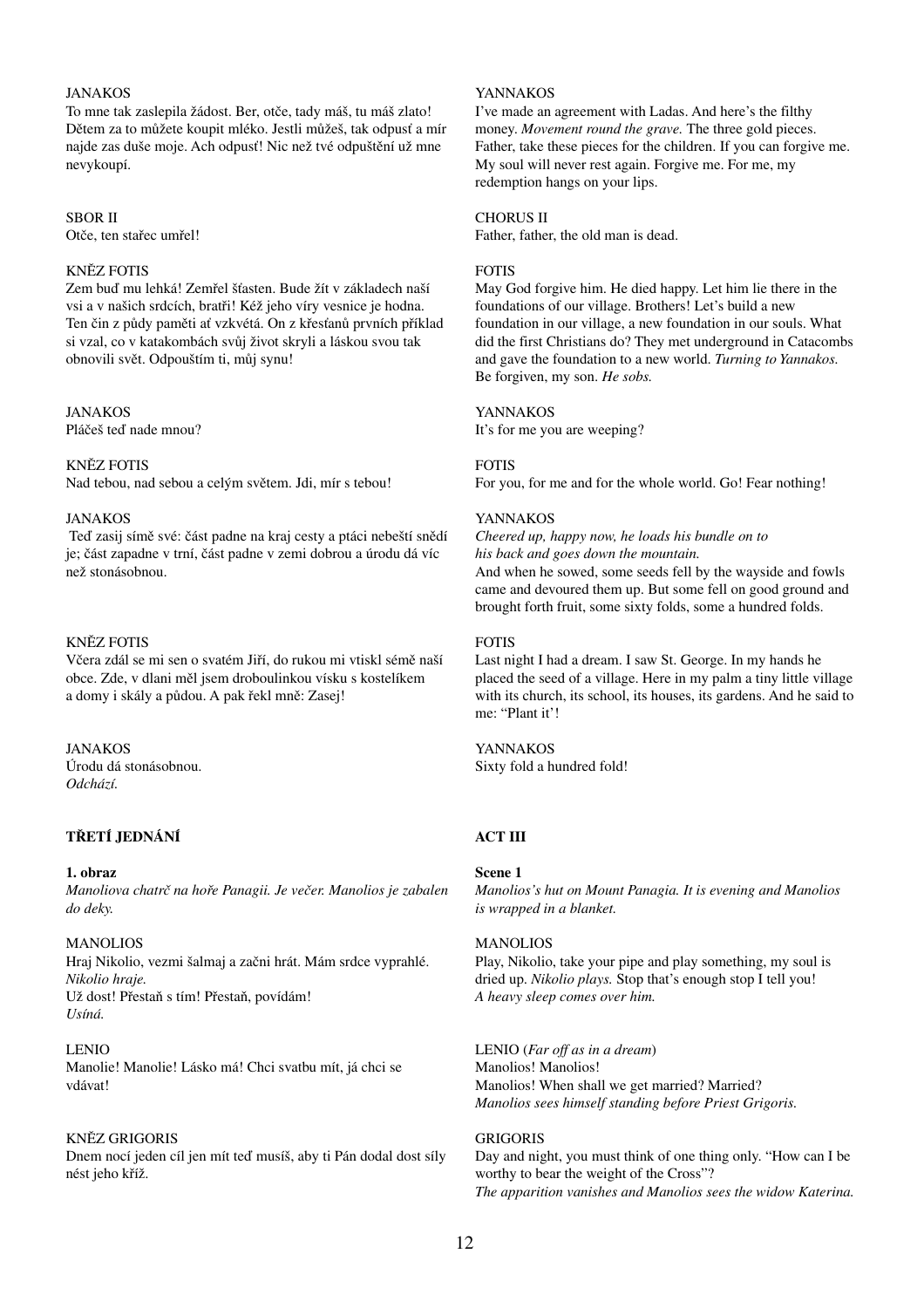KATEŘINA Ve snění tě vídám noc co noc. Ach proč mi nedáš spát?

MANOLIOS *Probouzí se ze sna.* Pomoc!

NIKOLIO Co křičíš? Máš zlý sen? Pověz mi, co se ti zdá?

MANOLIOS Mrazí mne. Jdi pryč! *Znovu usíná.*

JANAKOS Lháři! Ježíše máš hrát a myslíš na svatbu s dívkou? Lháři! Lháři! Lháři!

LENIO Já se vdávat musím! Vdám se! Manolie.

KNĚZ GRIGORIS Máš svědomí čisté? Přísahej, červe hříšný!

JANAKOS Lháři! Lháři! Lháři!

### KATEŘINA

Proč mi nedáš spát? Proč mi nedáš spát? *Osoby ve snu zmizí a objeví se žena v černém. Manolios se jí chce dotknout, ta se ale zasměje a odhodí háv. Je to Kateřina. Pak zmizí.*

#### **2. obraz**

NIKOLIO *(Probouzí se.)* Co je ti, pane? Jsi jako v mátohách. Asi tě někdo uhranul. Věř mi.

#### LENIO

Manolie! Bože, co s tebou je? Hledíš na mne tak, jako bys viděl přízrak. Pojď blíž! Pojď blíž! To jsem já, Lenio. Máš mě přece ještě rád? Nebo ne? Vím, že máš. Pověz, miláčku, kdy se vezmeme? Neodpovídáš! Jak chceš. Ještě nejsi můj muž. On se najde někdo lepší než ty! Pojď matko Magdaleno, pojď pryč! *Manolios ji následuje.*

### NIKOLIO

Půjdeš teď dolů do vsi? To kolem tebe obchází čert! Určitě! Dej na mne! *Sedne si a hraje na píšťalu. Lenio vchází, přivábena hrou. Nikolio přestane hrát, přiskočí k ní a svrhne ji na zem.*

**KATERINA** Every night I see you in my dreams. You rob me of sleep! *She vanishes and Manolios starts up from his bed.*

MANOLIOS Help! Help!

NIKOLIO Been dreaming? Master? Someone's chasing you in your dreams?

MANOLIOS Stir the fire I'm cold! *Sleep comes over him again.*

YANNAKOS (*As in a dream*) Lies! Lies! You pretend to be Christ and think only a marriage. Lies! Lies! *He vanishes. There appear in turn Lenio, Katerina, Yannakos and Grigoris, all in a dream.*

LENIO When will we marry, Manolios?

GRIGORIS How can I be worthy? How can I be worthy?

YANNAKOS Lies! Lies! Lies! Lies!

### **KATERINA**

You rob me of sleep! You rob me of my sleep. *The figures vanish and woman dressed in black appears. She bends over Manolios he stretches out to touch her. She bursts into mocking laughter and removes the black veil: Manolios sees Katerina. She vanishes. Manolios cries out in his sleep.*

#### **Scene 2**

NIKOLIO *(Waking up)*  Still dreaming, Master? Was someone after you? They've cast the evil eye on you. Master! *Lenio enters the hut.*

#### LENIO

Manolios, what's the matter with you? Why do you look at me as if you'd seen a ghost? It's me Lenio your betrothed. Don't you love me any more? When are we going to be married? Why don't you say something? I'm free. You are not my husband yet. I can find another better than you. Hey Mother Magdalena, we'll go! *As she goes, Manolios tries to follow her.*

#### NIKOLIO

Are you going down to the village? *Manolios nods and departs.* The Devil's prowling round you, it's the devil, I tell you. *He sits back and begins to play his pipe. While he plays, Lenio comes, drawn hence by the sound and unable to offer any resistance. She is forced to step forward. Nikolio stops playing, turns around and notices her. He rushes towards her and throws her to the ground.*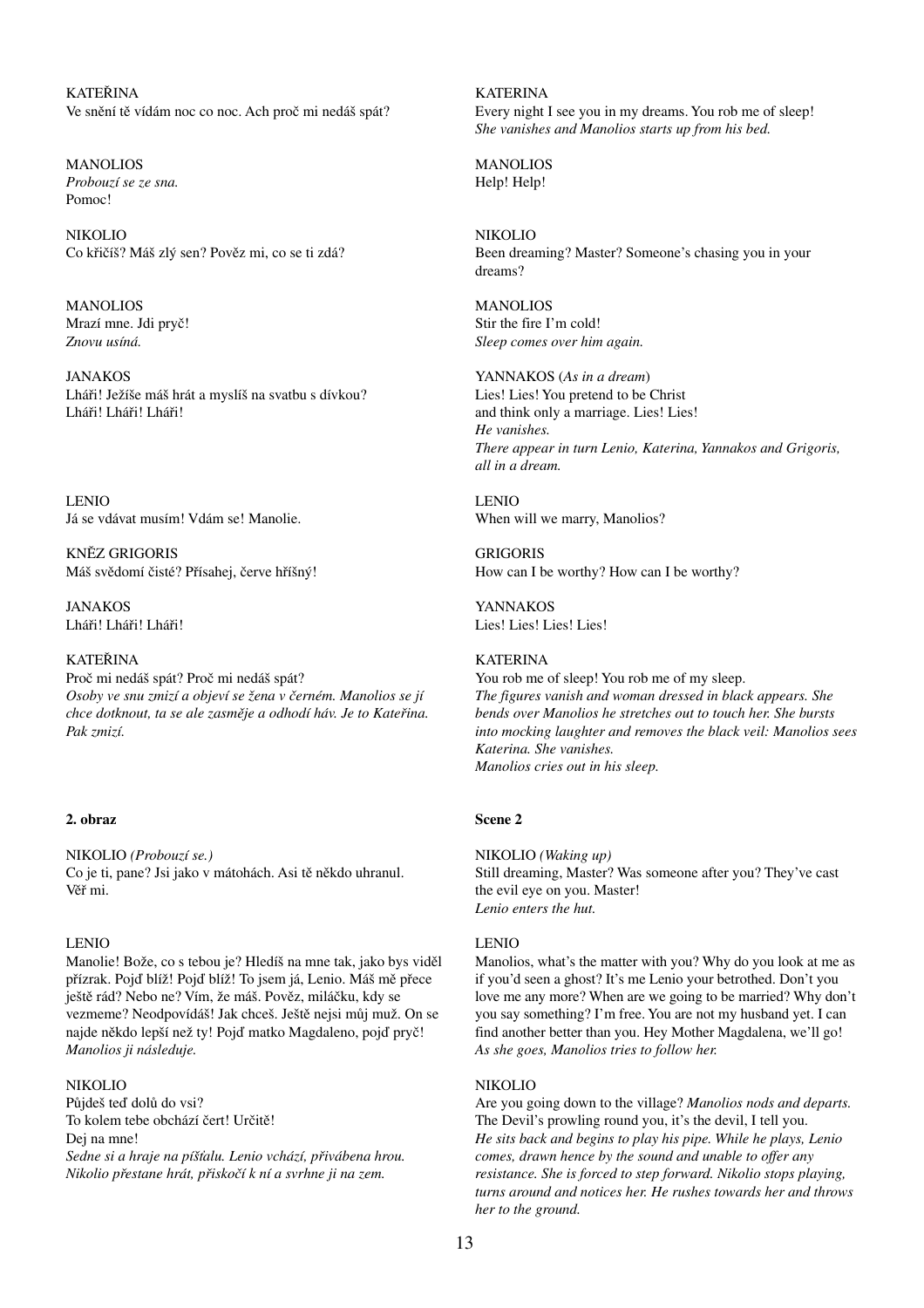**3. obraz**

*Pokojík v domě Kateřiny. Je slyšet klepání.*

KATEŘINA Kdo je to?

#### MANOLIOS Manolios.

### KATEŘINA

Ty sám! Ty ke mně jdeš! Ach pojď! Jen pojď! Přece přišels', pane můj! Ve bdění, ve snění tvůj obraz před očima mám, ó pojď, lásko má. Pojď, lásko má, pojď ó pojď, pojď! Teď u mne jsi, pane můj!

### MANOLIOS

Já přišel ti říct, abys dál na mne nemyslela. Nikdy víc mne nevolej!

### KATEŘINA

Lásko ty má! Tys to jediné, co teď na světě mám! Nevím, jak stalo se to, já nevím jak, ale to přece vím – má jsi spása! Jsem bez tebe ztracená.

### MANOLIOS

Ach sestro, má sestro, já ale musím volným být. Tak mi pomoz, prosím!

#### KATEŘINA

Jak by se dítě bálo, jeho pláč nocí zněl. Co mohu já ti dát, lásko? Život můj jestli chceš, si vem. Je tvůj! Je tvůj za to slovo, kterýms' mě osvobodil. Tys nazvals' mě sestrou, sestrou! Sestrou! Sestrou! Sestrou! Sestrou! Jdi, čekat tě budu dál. *Manolios odchází.*

#### **4. obraz**

*Cesta na Sarakinu. Je jasný slunečný den. Janakos jí.*

### JANAKOS

jsem blesku syn a hrom je můj strýček. Když se mi zlíbí, spustím bouřku. Vždyť já blesku vládnu, v moci mám sníh, v moci mám sníh. Vcházíí Kateřina s velikým rancem, s ovcí a kozou.

KATEŘINA Na tvé zdraví, Janakosi.

JANAKOS Kateřino! To jsou k nám hosti. Kam jdeš? Chceš tu ovečku prodat?

KATEŘINA Chci! Za pouhé zaplať Bůh, za pouhé zaplať Bůh! **Scene 3** *A little room in Katerina's house. It is dark. Katerina sits by the window. She hears knocking.*

KATERINA *(spoken)*  Who's there?

**MANOLIOS** Let me in.

**KATERINA** Who is it?

MANOLIOS Manolios.

### KATERINA *(sung)*

It's you. It's you, you've come, you've come. It's you. You're here, at last. It is you. Day and night, day and night I think of you. I think of you. I cry to you, come, oh come, come! And here you are, you have come.

### **MANOLIOS**

I've come to beg you never think of me any more. Never call me any more.

### **KATERINA**

My love, my love! You're the only hope I have in the world. Without my wanting it, without your wanting it, you've now become my salvation. My love, without you I'm lost.

### MANOLIOS

Katerina, my sister, you must forget me. Leave me free, let me be. Help me!

### **KATERINA**

You're like a child in danger, calling me in the night. What can I do for you, dear one? Take my soul. Lead it where you will. It's yours! You've spoken the word, which has set me free you called me "Sister! Sister! Sister! Sister! Sister! Sister!" *Manolios leaves.* Go, I will wait for you.

#### **Scene 4**

*The road leading to Sarakina. It is a bright, sunny day. Yannakos is eating.*

### YANNAKOS

I'm the son of the lightning and the grandson of the thunder. I make the lightning flash at my will. The thunder rolls and the snow falls, and the snow falls. *Katerina enters carrying a heavy bundle and leading a sheep and a goat.*

**KATERINA** May God bless you, Yannakos!

YANNAKOS Katerina! What are you doing up here? Are you selling your sheep?

### **KATERINA** Yes, I'm selling it to God. I'm selling it to God.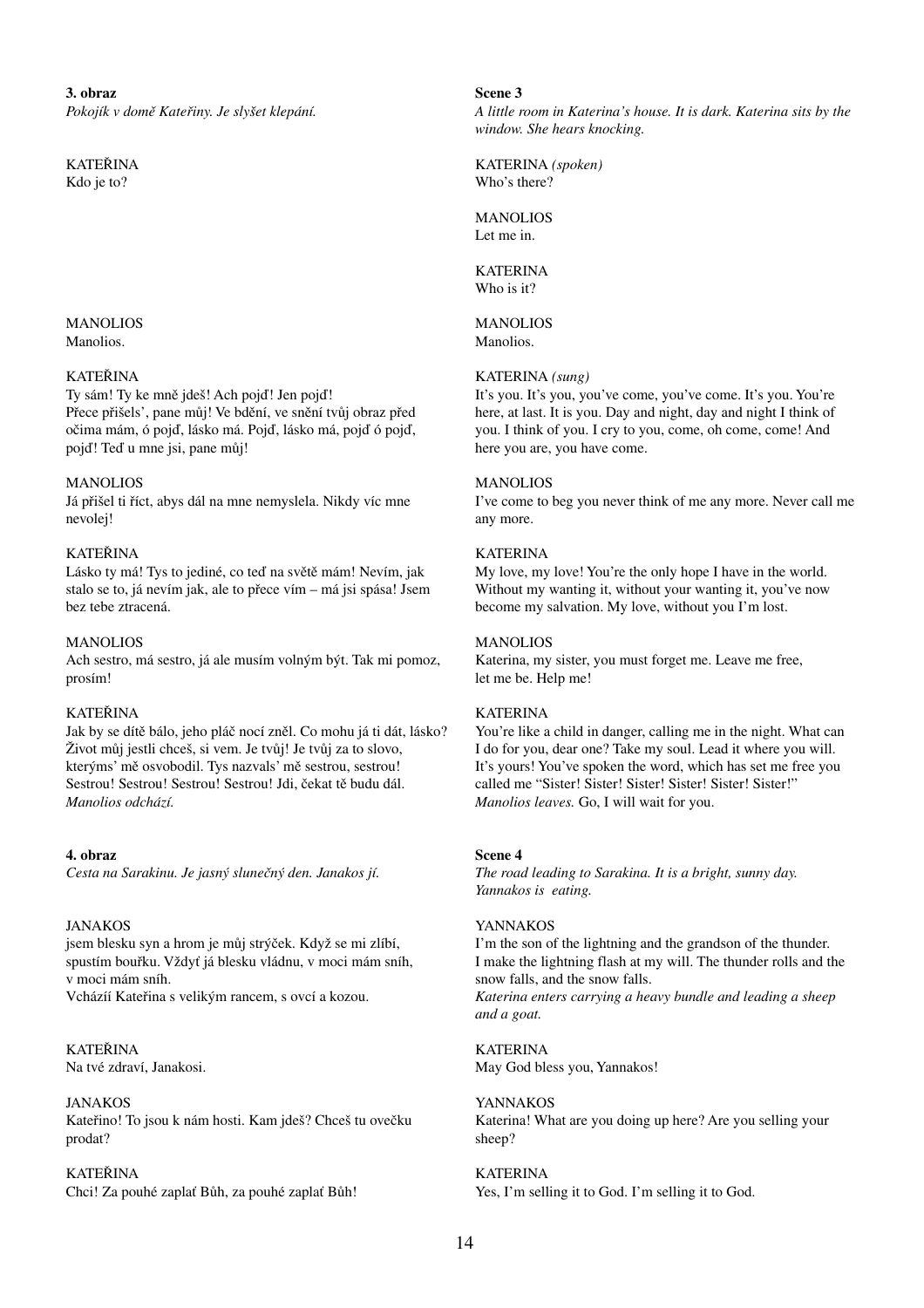JANAKOS Právě jim, pojď si taky vzít! Nechceš kousek?

KATEŘINA Díky, cibuli nejím!

JANAKOS Páchnout po ní nechceš?

KATEŘINA Ne! Ne! Nemám už hlad, odpusť.

### JANAKOS

To ty mi prosím odpusť. Jsem osel, mluvím hloupě. To chceš dát Sarakinským? Ovci též?

### KATEŘINA

Tam nemají co dětem dát! Už chápeš? Budou mít mléko, já sama dítě žádné nemám a zdá se mi proto, že jsou všechny moje.

JANAKOS Kateřino, ke tvým nohám měl bych teď pokleknout a zlíbat je.

#### KATEŘINA

Když všichni si to přáli, že mám jim Maří Magdalenu ve hře hrát. Já vím, jaká žena ta Magdalena byla. Taková jak já, taková jak já to byla hříšnice! Hanba bylo mi; teď ale nestydím se už vůbec. Při Pánu smím až do hořkého konce pevně stát. Rozumíš mi, jak to myslím? Rozumíš? Janakosi?

JANAKOS Rozumím, Kateřino. U Sarakinských jsem pochopil mnohé.

KATEŘINA Uvidíš dnes Manolia?

JANAKOS Mám mu snad něco vyřídit?

### KATEŘINA

Ne, ne, díky. *Odchází. Z vesnice přicházejí rozhořčeni Grigoris, Patriarcheas, Ladas, Panait a ostatní.*

### KNĚZ GRIGORIS

Musíme tomu udělat rázně konec. Ten Manolios uhranul celou vesnici.

MANOLIOS *(z dálky)* Povím vám, co mi řekl dnes v noci Kristus.

KNĚZ GRIGORIS O čem to mluví?

YANNAKOS Come, sit down. Eat and drink with me. *She sits down.*  Have an onion?

KATERINA No, I never eat onions!

YANNAKOS To keep your mouth from smelling?

**KATERINA** No, no, I'm not hungry, I am sorry.

### YANNAKOS

It's me who should be sorry. Forgive me, I'm a fool. *Pointing to Katerina's heavy bundle.* Are you going to give that them? And the sheep?

#### **KATERINA**

The sheep as well, it gives much milk. You see? *As if to excuse herself*. I've had no children, and it is as if all the children in the world were mine.

YANNAKOS Katerina, I would like to cast myself down before you and your feet.

### KATERINA

The Elders have decided that Mary Magdalen should be played by me. Only now do I know who this Magdalen was! That's what I've come to, that's what I've come to, the village Magdalen. I was full of shame, but now I'm not ashamed any longer. If I met Christ, I would wash his feet and wipe them with my hair. Did you understand a bit of what I've just been telling you, Yannakos?

### YANNAKOS

I understand, Katerina. Since this morning I've begun to understand.

**KATERINA** Will you be seeing Manolios?

YANNAKOS Do you want me to give him a message?

KATERINA No, no! Nothing. *She leaves. From the village come the angry Grigoris, Patriarcheas, Ladas, Panait and others villagers. The voice of Manolios can be heard preaching in the distance.*

GRIGORIS *(spoken)*  We must put a stop to it. It's Manolios. He has cast an evil eye on a quiet and prosperous village – Listen!

MANOLIOS *(from afar)* ...and Christ went upon the mountain...

GRIGORIS What's he talking about?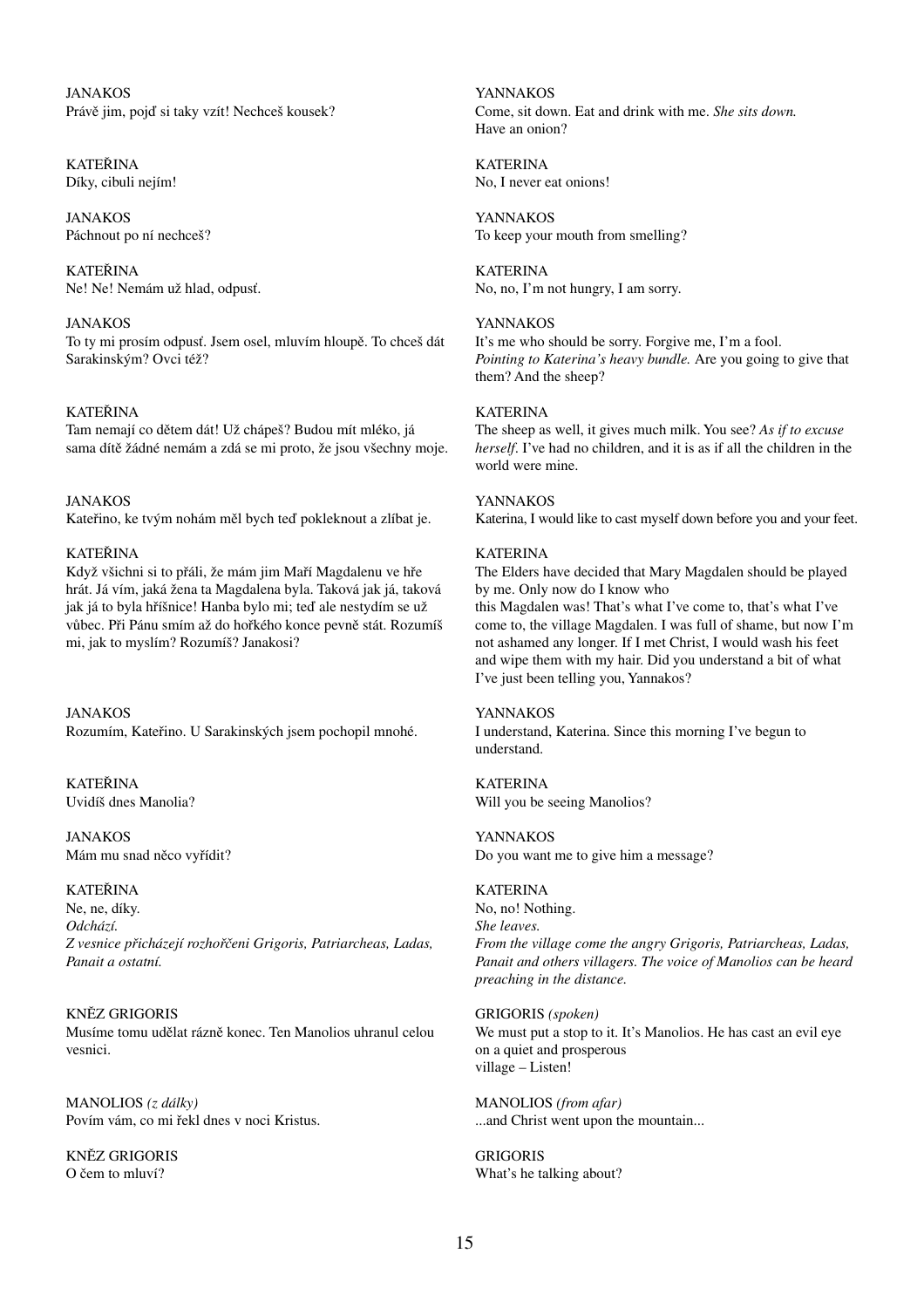PATRIARCHEAS O Kristovi.

KNĚZ GRIGORIS O Kristovi? Co ten o něm může vědět? To je přece moje věc.

#### **5. obraz**

PATRIARCHEAS Nech ho klidně mluvit. Stejně tím nic nedocílí.

LADAS Je nebezpečný. Měl by mlčet. Nemá ani co by se za nehet vešlo, a přitom chodí a vykřikuje, že jsme bratři.

PANAIT Říká, že Kristus ho osvítil.

LADAS Takové řeči bys mu měl zakázat.

#### KNĚZ GRIGORIS

Zasévá ve vesnici nesváry a nasazuje lidem do hlavy všelijaké divné nápady. Hraje si na svatého a už se našlo pár prosťáčků, kteří se v něm shlédli.

PANAIT

Takoví, jako Manolios, dělají po světě revoluce, to vám povídám.

### KNĚZ GRIGORIS

Chce rušit Bohem dané zákony a řády. Vyženu ho z vesnice. *Manolios se skupinkou lidí přichází ke Grigorisovi.*

### MANOLIOS

V spánku přišel ke mně Pán a smutně ptá se: řekni, máš mě rád? Mám, Pane můj. To však nestačí, synu. Když víš, že mí bratři strádají v bídě, jak klidně můžeš si jíst a spát? To já hlady umírám, to já nuzný jsem tam, kde bohatých je dost.

#### STARÁ ŽENA

Je to vůbec náš ovčák? Vždyť mně se zdá, Bůh odpusť mi hříchy, že v něm sám Kristus Pán přišel k nám a učí nás, jak napravit svět!

#### ANDONIS

Mlč chvilku, matko, buď tiše! On bude dále mluvit.

### MANOLIOS

Zde bohatých je taky dost...

Těch, co o svém řádu stále tvrdí, že prý Bůh jej dal světu. Krista zpotvořit chtějí k obrazu svému, aby byl jako oni! Lhář, lichvář a zbabělec, který sedí na truhlici zlata. Náš Pán však říká, bratře, PATRIARCHEAS About Christ.

GRIGORIS Christ! That's my business. He knows nothing about Christ.

### **Scene 5**

PATRIARCHEAS Oh, let him speak, his case is hopeless any way.

#### LADAS

He is dangerous. He hasn't even an inch of land and he cries: "We are all brothers!" Why he doesn't even own a blade of grass.

PANAIT He says Christ has put these ideas into his head.

LADAS *(to Patriarcheas)*  You should forbid him to speak.

### **GRIGORIS**

He's disturbing peace and order and fills muddled heads with evil ideas. There are already some who listen to him.

# LADAS

He's a prophet of the devil.

### PANAIT

Such men make the way clear for revolution, I tell you.

### **GRIGORIS**

He is shaking the foundations of society, I shall drive him out of the village.

### ALL

Away with him! *As the uproar grows, Manolios comes with a band of people to Grigoris.*

### MANOLIOS *(sings)*

Christ was on the mountain, his voice rose heavy with reproach: "Why do you sit here with your arms folded resting? You weep at the story of my crucifixion, then go gladly to bed and sleep. Is that how you love me? I knocked at your door, I am holding out my hand".

#### OLD WOMAN

Is it really Manolios, the shepherd? It couldn't be, forgive me my sin, our Lord! Christ himself comes down again on earth because of our sins!

#### ANDONIS

Be quiet, mother, be quiet. He's going to speak again.

#### **MANOLIOS**

The harvest was good in that year. See how ripe the olive are with juice. Think of the poor. God is looking at you and He writes your names in his book, how much you have earned and how much you have given to the poor. A good action, even if it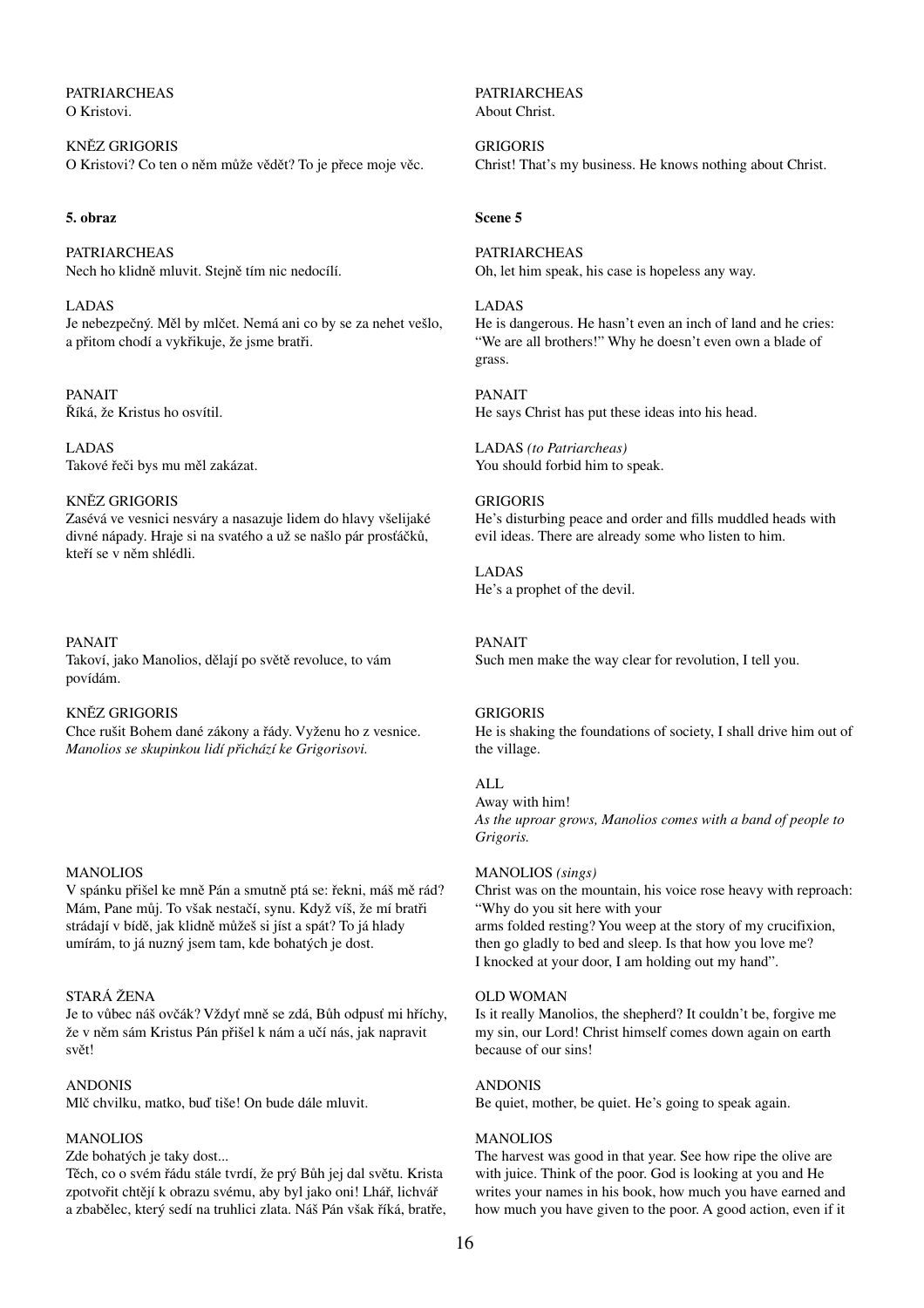prodej statek svůj a rozdávej chudým; máš-li košile dvě, jednu jim dej!

ANDONIS Já už ti rozumím! Rozumím! Já – váš holič – těm Sarakinským své sklizně desetinu dávám!

### SBOR I

Já též!

ANDONIS Tak nezůstanu sám, zaplať Bůh!

SBOR I A já, dám ji též, dám ji též!

ANDONIS Já též!

SBOR I Já též!

KNĚZ GRIGORIS

Šílení! Dejte si pozor! Všechno je to jen zlodějská léčka! Manolio, běž a hlídej svoje ovce.

### ANDONIS

Chlapy sarakinské každičkou sobotu zadarmo oholím, všem vytrhám špatné zuby! *Manolios a jeho lidé odcházejí.*

#### KNĚZ GRIGORIS

Vyženu ho z vesnice! Já ho naučím bouřit proti řádu světa! Uvidíte, jak ho zkrotím – Krista, apoštoly a celou tu sebranku. *Michelis kývne na Kostandise a Janakose.*

#### **MICHELIS**

Teď vám řeknu, co vím! Lenio přiběhla dnes k otci." "Otče, nechci Manolia." "Máš ráda jiného?" "Mám, Nikolia, toho si chci vzít."

JANAKOS Je to kočka. Ten kněz chce zničit Manolia. Dávejte na něho pozor! *Nikolios vystoupí zpoza skály.*

NIKOLIO Manolie, poslyš. Ale nesmíš se na mne zlobit.

MANOLIOS Mluv, ale nekřič tak, nejsem hluchý!

NIKOLIO Ožením se s Lenií!

MANOLIOS Já vím.

NIKOLIO Ty víš? A ty mne nechceš zabít? is made in the remotest desert, has its repercussions throughout the world.

ANDONIS All right. Write me down. Write me down: I, Andonis, barber of Lycovrissi, I give the tenth part of my harvest!

CHORUS I – *(Villagers)* I too!

ANDONIS I'm lending it to our God. Write it down. Write this down.

CHORUS I I, too. Write it down. Write it down! Write it!

GRIGORIS

Stop, my sons, listen to me. Don't fall into the snare of this scoundrel. Manolios go back and look after your sheep!

#### ANDONIS

I'll go up to Sarakina on Saturday evening and shave them all free. I'll pull out their rotting teeth. *Manolios and his band move off.*

#### GRIGORIS

I'll drive him out of the village. I'll make him bite the dust. You'll see! I'll have them all, Christ, Apostles and all! *They leave. Michelis beckons Kostandis and Yannakos.*

#### **MICHELIS**

I've secret for you! Lenio went to see my father: "I don't want Manolios!" – "Do you love someone else?" – "Yes, Nikolio, he's the man I'll have!"

YANNAKOS The bitch! The priest will drive Manolios out. Beware! *Manolios returns and Nikolio comes from behind a rock.*

NIKOLIO *(shouting)*  Manolios, Listen! Don't be angry, will you?

MANOLIOS Speak, but don't shout like that. I'm not deaf!

NIKOLIO I'm getting married to Lenio.

**MANOLIOS** I know.

NIKOLIO You know? And don't you want to kill me?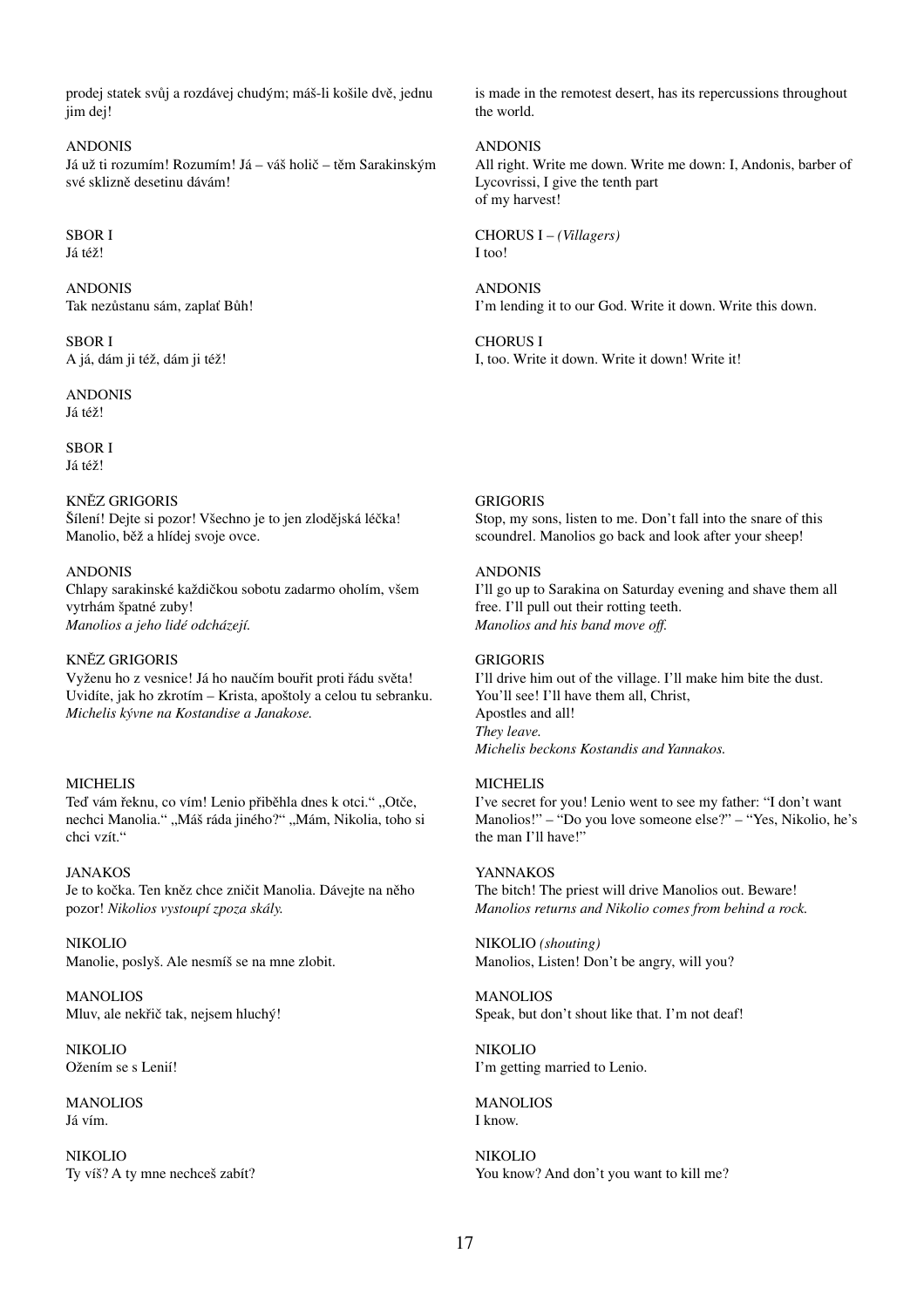### MANOLIOS

Ne, ne, Nikolio, jen přát mnoho štěstí. *Nikolio odchází. Po chvíli vstoupí Kateřina a usedne opodál.* Pán je stále živ, světem chodí hladový, jako kdyby se jim sám Kristus zjevil ve tmě.

### KATEŘINA

Jen vánek si v listí zpívá, jak víno těžká noc má barvu zralých fíků a vzduch nasládle voní révovím. To příroda Pána svého zdraví, teď mír je v srdci lidském a láska je blízko nás.

### JANAKOS

Kdo je to? (*Echo*) Kdo je to? Kdo je to? Kdo je to? Kdo je to? Kdo je to?

### **ČTVRTÉ JEDNÁNÍ**

### **1. obraz**

*Náves a kostel jako v 1. jednání.Vesničané slaví svatbu Lenie a Nikolia.*

### SBOR I

Čím je jabloň kvetoucí v háji, tím je mezi mládenci milý můj, srdce mého pán. Pojď, ty můj králi, slavit lásky den! Je zima ta tam i mráz a sněhy a déšť a skřivánka píseň zní nad krajem.

#### LENIO

Čím je jabloň kvetoucí v háji, tím je mezi mládenci milý můj. Ó, pojď můj sladký králi se mnou, pojď ó pojď, je zima ta tam i mráz a sněhy z výšky ptačí zní písně, jež k lásce zvou, k lásce zvou. *Patriarcheas předstoupí před snoubence.*

### PATRIARCHEAS

Buď zdráv ten den veselých radovánek. Půjdeme teď jíst a pít. Kéž přáno je vám žít dlouhá léta, houf dětí vesnici dát a kéž vám Bůh požehná!

#### SBOR I

A kéž vám Bůh požehná! Zda vůbec víte, manželé, kde láska sídlo má? Víte, manželé, kde své sídlo má? Láska! Ta v očích jak blesk a v ústech jak med, v srdci jak šíp pevně tkví a nikdy víc se vymýtit nedá, se vymýtit nedá. Hej! *Grigoris se objeví ve dveřích kostela.*

### KNĚZ GRIGORIS

Bratři drazí, zaslepil vás Bůh. Když pastýř objeví, že ve stádě je zvíře prašivé, které mohlo by nakaziti jiné, najdou si místo v ústraní, kde strmý je sráz a ze skály je svrhnou. Bratři. Ovce nakažená je v našem stádě! Je jí Manolios! Manolios! On proti zákonům se bouří, jsme tedy povinni před ním se chránit. Z našeho středu ho musíme navždy vypovědět a vyhnat a svrhnout do nejhlubších pekel! Odejdi! Odejdi! Odejdi! Jsi vyobcován z církve!

### **MANOLIOS**

No, no Nikolio, I don't want to kill you.

*Nikolio leaves and Manolios joins his companions. It becomes dark. In the shadows Katerina is seen coming towards the group. She sees the men and sits down somewhat to side.* Christ is still alive and he moves throughout the world. Hearts have opened and welcomed him.

*The tree comrades start in fear as though Christ, poorly dressed and sad,had appeared to them in the darkness.*

### **KATERINA**

The leaves on the fig trees tremble. The night was filled with scent of corn and honeysuckle, ripe figs. Breathing this fragrance spread through them. They feel an invisible presence descend and spread through them: He was there and in their midst!

### YANNAKOS

Who is there! (*Echo*) Who is there! Who is there! Who is there! Who is there! Who is there!

### **ACT IV**

### **Scene 1**

*The village square and church as in Act I. Villagers are celebrating the wedding of Lenio and Nikolio.*

### CHORUS I

As the apple three among trees, so is my beloved among the sons. Rise up my love. Come away, for lo! The winter is past, the rain is over and the voice of the turtle is heard, is heard in our land.

#### LENIO (*Repeats chorus' text*)

*Patriarcheas comes and stands in front of bridal couple.*

### PATRIARCHEAS

Today, today we'll celebrate their wedding. Come to my house, eat and drink. Long life, my children. Grow old together. Have children, people the earth. Good luck to you, health and joy.

### CHORUS I

Good luck to you, health and joy. Come here to sing, come here and learn how love strikes roots.

How love strikes roots, how love strikes roots. Love! Love! Love! It speaks through the eyes, it flows to the lips and pierces the heart. It grows fast. As strong as a tree and strikes its roots, and strikes its roots. Hey!

*The Priest Grigoris appears at the church door.*

### **GRIGORIS**

Brother Christians! God made us all blind. When a sheep has a disease, we must drive it out of the fold, so that others shall not be contaminated. It is sent to die as far away as possible among the precipices. Brothers, in our village sheepfold, there lives such a sheep. It is Manolios! Manolios! He has rebelled against our God. It is our duty to strike him from our healthy sheep and drive him towards the precipice of Satan! Drive him out! Drive him out! Drive him out! You are excommunicated!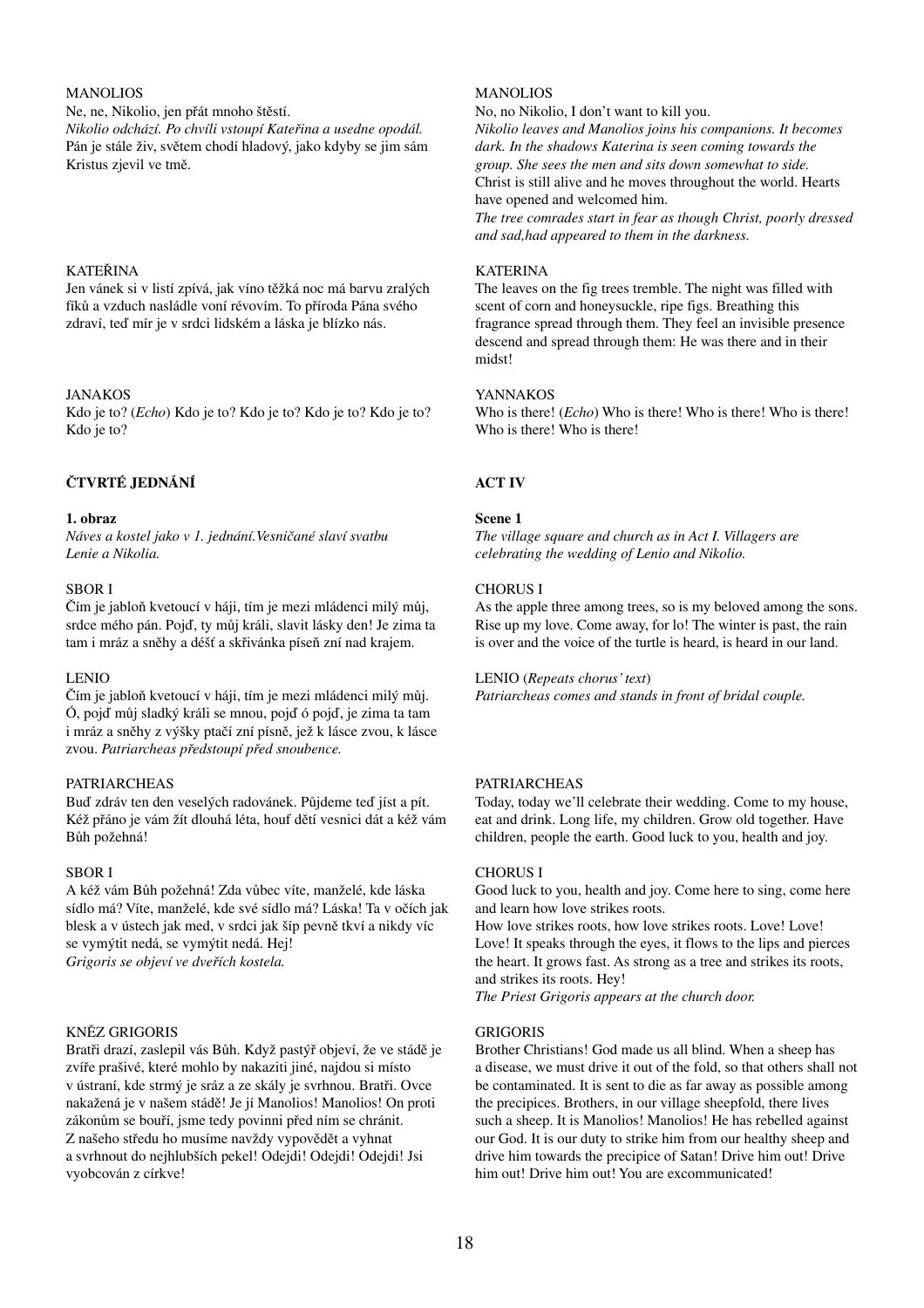SBOR I Vyobcován z církve! Manolios je vyobcován z církve!

KNĚZ GRIGORIS Proklet budiž každý, kdo jenom na něho promluví!

SBOR I A proklet buď každý, kdo na něj promluví!

KNĚZ GRIGORIS A dotkne se jej nebo mu sousto dá.

SBOR I Dotkne se jeho či mu chléb podá.

KNĚZ GRIGORIS Amen

SBOR I Amen *Michelis vyjde z kostela.*

**MICHELIS** Stůjte! Manolios není sám, já půjdu s ním, já Michelis!

**JANAKOS** I já, Janakos, jsem při něm, já taky s ním jdu rád!

KOSTANDIS I já, Kostandis, chci při něm stát!

KNĚZ GRIGORIS Všichni tedy běžte s ním! Pryč! Pryč!

#### SBOR I

Pryč! Pryč! Vyobcován z církve! Vyobcován z církve! Amen. *Manolios vyjde z kostela.*

### MANOLIOS

Já Pána jen jednou jsem spatřit chtěl a Tvůrce teď vyslyšel mé toužení. Přišel a vyvedl mě z temného bludu, pak posadil mne sem na tvrdý kámen a nové písni mne naučil. V životě lidském je určený čas pro každý cit a čin: je čas zrození a smrti čas a je čas pláče a je čas smíchu, čas zármutků i radování a je čas lásky, nenávisti čas, je míru čas a čas války. Slyšte teď mne – ! Počet vydat chci z činů svých! Však když kázal mi Pán: synu můj, tys povolán, tu jásot naplnil mé srdce. Jak malá se víska mi zdá! Štíty hor nizoučké mi zdají se být. Já byl jsem zlou pýchou posedlý! Pak Bůh mi najednou oči otevřel. Lháři! Lháři! Ty chceš být Božím synem! Však z kříže bys sestoupit měl, domů běž, neboť na tě Lenio s láskou čeká. A tu chvíli ďábel si vyvolil též. Na kamenném roubení studně nechal se usmát Kateřinu! Ten úsměv mě zmát a krev do hlavy vehnal a sílu vzal, dále myslel jsem už jen na ni. Kam jsem šel, tam se mnou šla! Když jsem úlohu svou před vámi hrál, já lhal! Já lhal! Tehdy jsem stále CHORUS I Oh! Excommunicated. Manolios is excommunicated!

GRIGORIS Let no one approach him.

CHORUS I Let no one approach him.

GRIGORIS Let no one stretch out a hand to him.

CHORUS I Stretch out a hand to him.

GRIGORIS And let no one give him a piece of bread.

CHORUS I Let no one give him a piece of bread.

GRIGORIS Amen!

CHORUS I Amen! *Michelis comes out of the church.*

MICHELIS Father! Manolios is not alone. I'll stand with him I Michelis!

YANNAKOS And I, Yannakos, the dealer, I'll stand with him too! *Kostandis joins the others two.*

KOSTANDIS And I, Kostandis, I'll stand with him too! *The Villagers recoil from the men.*

GRIGORIS Get out of the House of God. Out! Out!

CHORUS I Out! Out! Excommunicated. Amen! Kyrie eleison. Christe eleison. Christe eleison! *Manolios comes from the church.*

#### MANOLIOS

I waited patiently for my Lord. And He inclined unto me and heard my cry. He led me out of a horrible pit, and set my feet on a hard rock and put a new song in my mouth. Our daily fate is decided by Heaven. A time to be born, a time to die, a time to weep and a time to laugh, a time to mourn a time to dance. A time to love and a time to hate, a time for peace and a time for war. Listen and hear. In front of all, I'll confess. *Pointing to Grigoris.* When the priest said to me: "It is you, God has chosen", my heart split in thousand pieces. The village was small for me, even these open hills were too small for me! The spirit of pride was in me. Yet God opened my eyes. He said it me. Liar! Liar! You want to be like Christ, and after you've been on the cross you'll go home and there will be Lenio waiting for me, sitting on the edge of the well smiling at me Katerina! Her lips were so red, the blood rushed to my head. I left her, yet I took her with me in my thoughts, in my blood. Day and night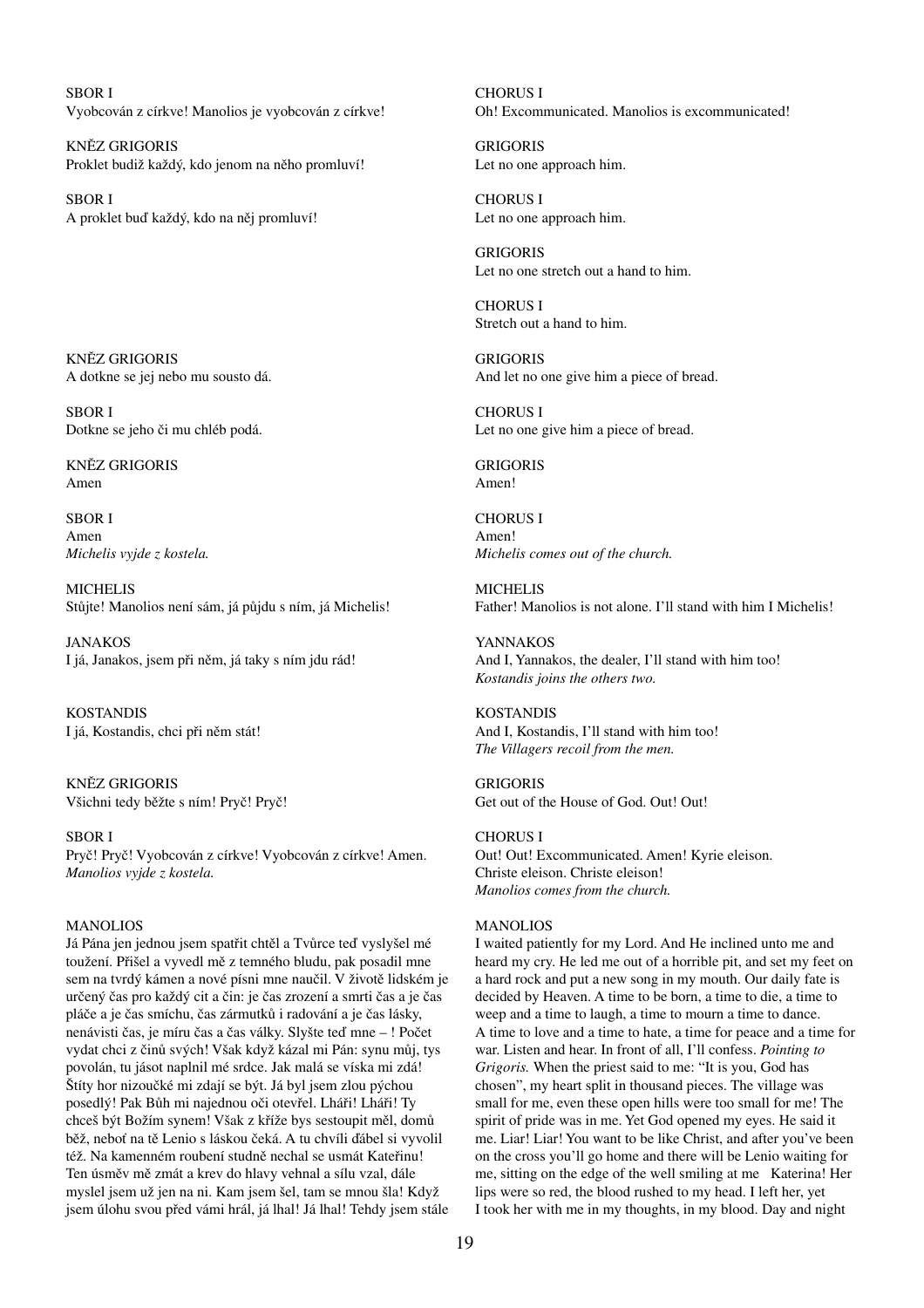myslel na ni! Ano, pak jsem pochopil, Boží vůle k nám přichází tiše, láskou zhojí duši. V trudných tmách našich nocí se rodí v nás svitu jas. Člověk má sám, co nitro mu káže, nechat vyrůst v činu plod. Slyšte, naplnila se míra, čas dozrál.

SBOR II Manolie! *(za scénou)*

SBOR I Sarakinští.

SBOR II Manolie!

MANOLIOS Naši bratři sem přicházejí vám vyhlásit boj.

SBOR I Bůh s námi!

MANOLIOS Tam děti mrou hlady, hořce pláčou matky! Kdo čest má v těle, mlčet nedokáže a musí žádat, aby počet z činů svých vydal celý svět, ba i sám Bůh!

SBOR I Oh!

KNĚZ GRIGORIS Jsi vyobcován z církve!

SBOR I Vyobcován z církve!

SBOR II Manolie!

**MANOLIOS** Vy nás nutíte k boji!

SBOR I Vyobcován z církve!

MANOLIOS Neboť v tomto světě musí spravedlnost být vždy vykoupena krví. Špatný svět musí zahynout!

KNĚZ GRIGORIS Zemři!

MANOLIOS Za pravdu a boj se dejme, aby ozdravil svět v ohni! I dreamed of her. I pretend to be thinking of Christ. Lies! Lies! It was of her I was thinking. But now I understand, I understand. God works in silence. He knows no haste. In the midst of darkness deliverance is at work. Every resolution a man makes is like the fruit of a tree: slowly, patiently, the fruit ripens and falls!

CHORUS II Refugees: *(Behind the stage)*  Manolios!

CHORUS I Sarakina!

CHORUS I, II *(getting nearer)*  Manolios!

MANOLIOS Our brothers from Sarakina are coming to fight.

CHORUS I God help us!

MANOLIOS Their children are starving. They lie dead on the hillside. Can you watch children dying of hunger before your eyes without rising up and demanding an account, even from God?

CHORUS I Oh!

**GRIGORIS** You are excommunicated!

CHORUS I Excommunicated!

CHORUS II *(closer)*  Manolios!

**MANOLIOS** You force us to fight!

CHORUS I Excommunicated!

**MANOLIOS** In this world of ours can anything be done without blood being shed? Such a world must perish!

GRIGORIS Strike him!

CHORUS I Strike him!

MANOLIOS Let us set fire to it, that the Earth may purify itself.

LENIO, KATERINA, MICHELIS, Grigoris, CHORUS I, II: Oh! Judas! *The villagers in frenzy close in on Manolios. Judas Panait kills Manolios. He lies dead on the Church steps.*